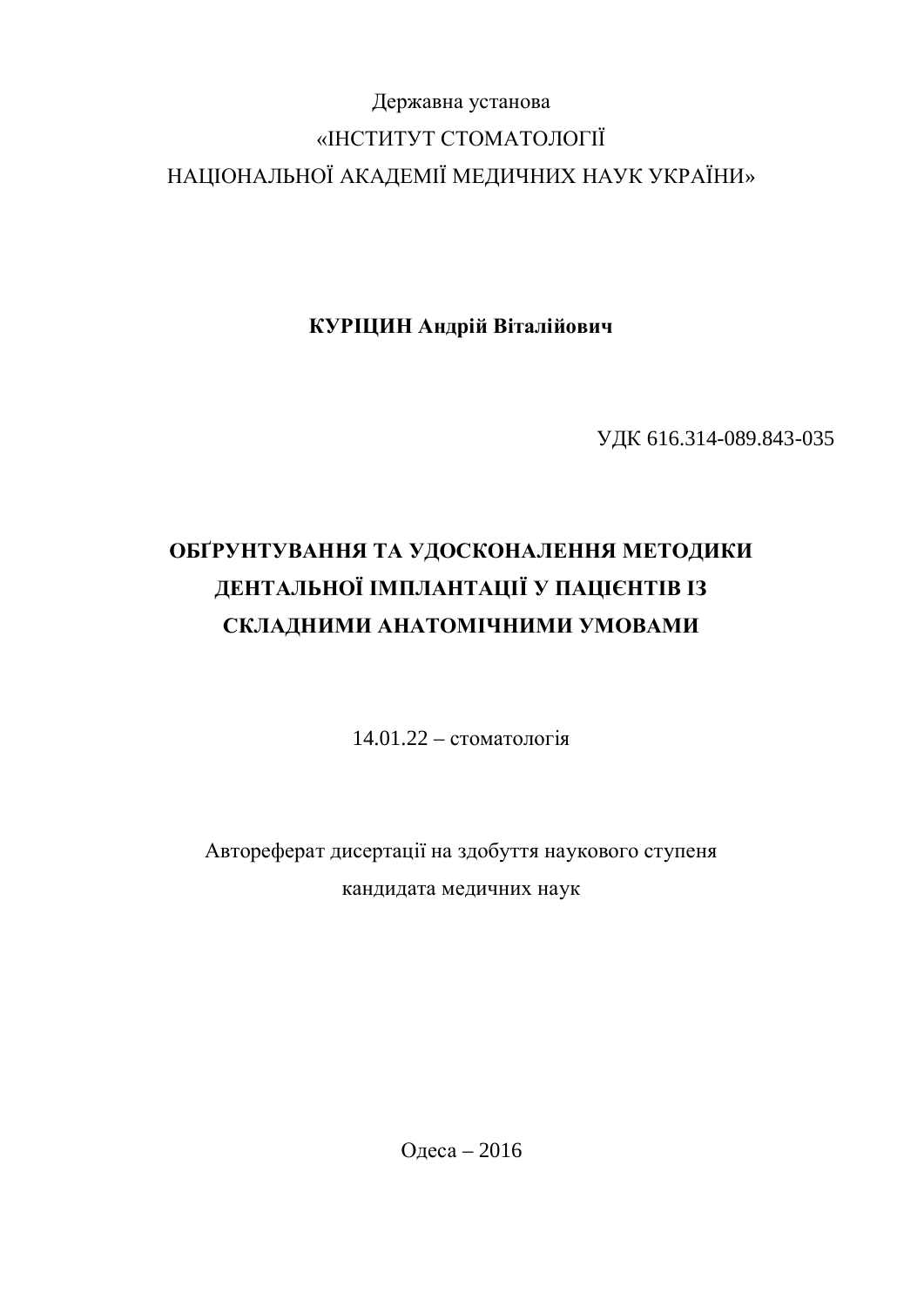Дисертацією є рукопис.

Робота виконана у Харківській меличній акалемії післялипломної освіти МОЗ України.

## Науковий керівник:

доктор медичних наук, професор Куцевляк Валерій Ісайович, Харківська медична академія післядипломної освіти МОЗ України, професор кафедри стоматології дитячого віку, ортодонтії, імплантології

## Офіційні опоненти:

- доктор медичних наук, професор Гулюк Анатолій Георгійович, Одеський національний медичний університет МОЗ України, завідувач кафедри хірургічної стоматології

- доктор медичних наук, професор Ткаченко Павло Іванович, Вищий навчальний державний заклад України «Українська медична стоматологічна академія» МОЗ України, завідувач кафедри дитячої хірургічної стоматології з пропедевтикою хірургічної стоматології

Захист відбудеться 25 квітня 2016 р. о 11.00 годині на засіданні спеціалізованої вченої ради Д 41.563.01 в Державної установи «Інститут стоматології НАМН України» за адресою: 65026, м. Одеса, вул. Рішельєвська,11.

З дисертацією можна ознайомитись у бібліотеці Державної установи «Інститут стоматології НАМН України» (65026, м. Одеса, вул. Рішельєвська,11).

Автореферат розісланий 23 квітня 2016 р.

Вчений секретар спеціалізованої вченої ради П.О. Бабеня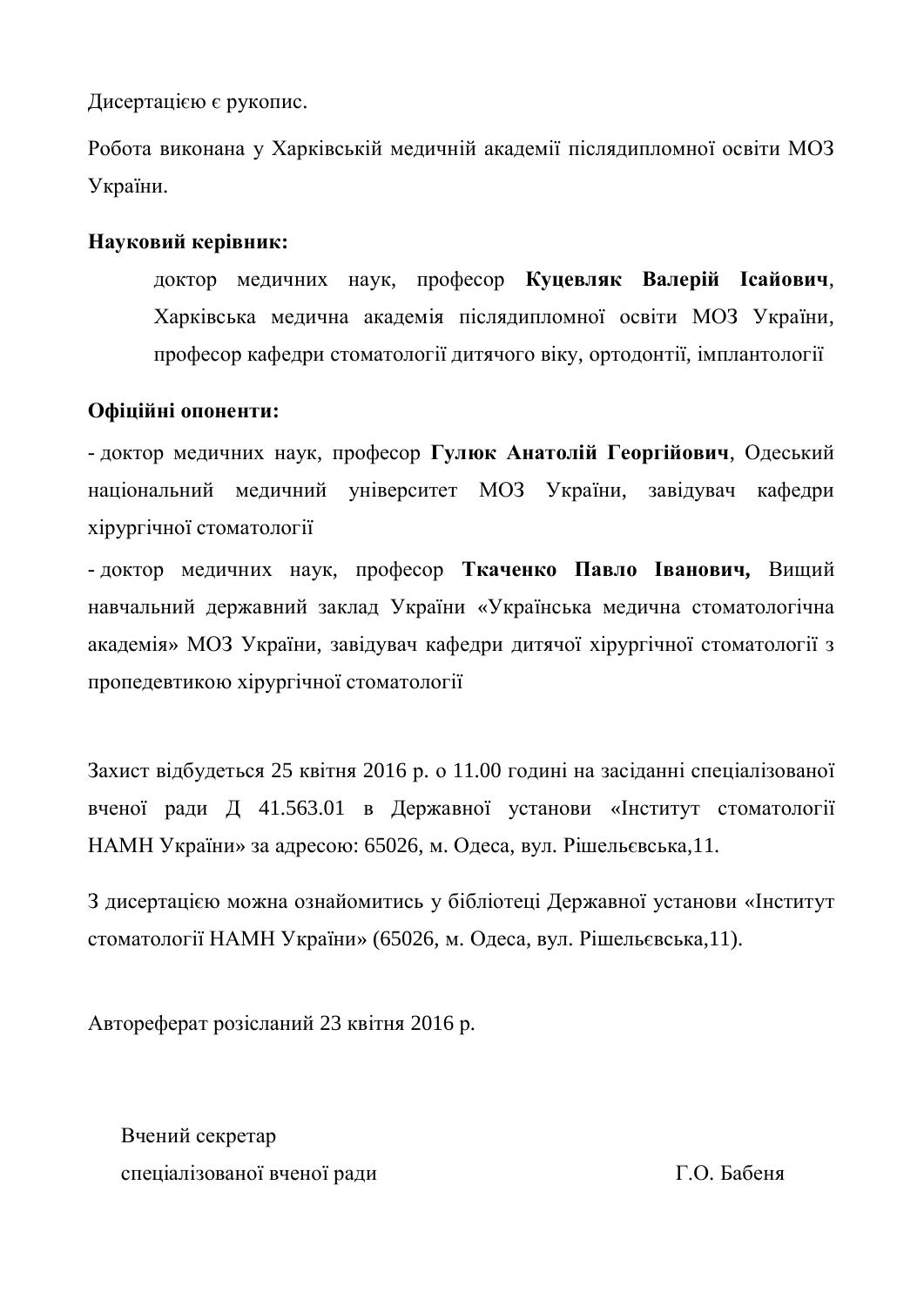## ЗАГАЛЬНА ХАРАКТЕРИСТИКА РОБОТИ

Актуальність теми. Дефекти зубних рядів – найпоширеніші ураження сформованої зубо-шелепної системи. Найчастіше їх виникнення спричиняють каріозна хвороба та її ускладнення, захворювання пародонта, а також наслідки травм та оперативних втручань. Тому потреба населення в протезуванні зубів залишається актуальною проблемою (Лабунец В.А., 1996; Копейкин В.Н., Миргазизов М.З., 2001; Тимофєєв О.О., 2004).

Зубні протези з опорою на імплантати відновлюють функцію жування, естетику обличчя й повертають пацієнтам відчуття комфорту і психологічної впевненості, покращують якість життя (Суров О.Н., 1993; Параскевич В.Л., 2008).

Основні труднощі при дентальній імплантації виникають у пацієнтів з атрофією альвеолярного відростка верхньої і нижньої щелепи. При визначенні показань до імплантації беруть до уваги анатомічні особливості будови щелеп, а також величину кісткової тканини, що залишилася (Арутюнов С.Д., 1998; Гулюк А.Г., 2006; Гончаров И.Ю., 2009; Cranin N.A. et al., 1999; Renouard F, Rangert *B.*, 1999).

Однак, незважаючи на наявність різних конструкцій імплантантів та методів їхнього застосування, ще залишаються не до кінця вирішеними питання планування дентальної імплантації, що ґрунтуються на даних конуснопроменевої комп'ютерної томографії, визначення максимальних еквівалентних напружень в кістковій тканині при різних кутах нахилу абатмента, а також оцінки напруженого стану компактної і губчастої кістки щелепного сегмента при різних конфігураціях імплантату. Відповідно, усі подальші дослідження, спрямовані на підвищення ефективності ортопедичної реабілітації пацієнтів із втратою зубів з опорою на дентальні імплантати, є актуальними.

3в'язок **роботи з науковими програмами, планами, темами.** Дисертаційна робота є фрагментом НДР кафедри стоматології дитячого віку, ортодонтії та імплантології ХМАПО: «Патогенетичні підходи до методів діагностики та лікування основних стоматологічних захворювань на основі вивчення механізмів захворювання скронево-нижньощелепного суглоба, аномалій розвитку щелеп і зубів з використанням вітчизняних імплантатів» (ДР № 0113U000975). Автор був безпосереднім виконавцем фрагмента НДР.

**Мета лослілження** – пілвишення ефективності ортопеличної стоматологічної допомоги хворим із складними анатомічними умовами шляхом застосування гвинтових дентальних імплантатів з різним кутом нахилу абатмента і використанням конусно-променевої комп'ютерної томографії.

#### Завдання дослідження:

1. Провести біомеханічне дослідження системи: кістка щелепи – гвинтовий імплантат – абатмент.

2. Розробити критерії якості та обґрунтувати алгоритм планування і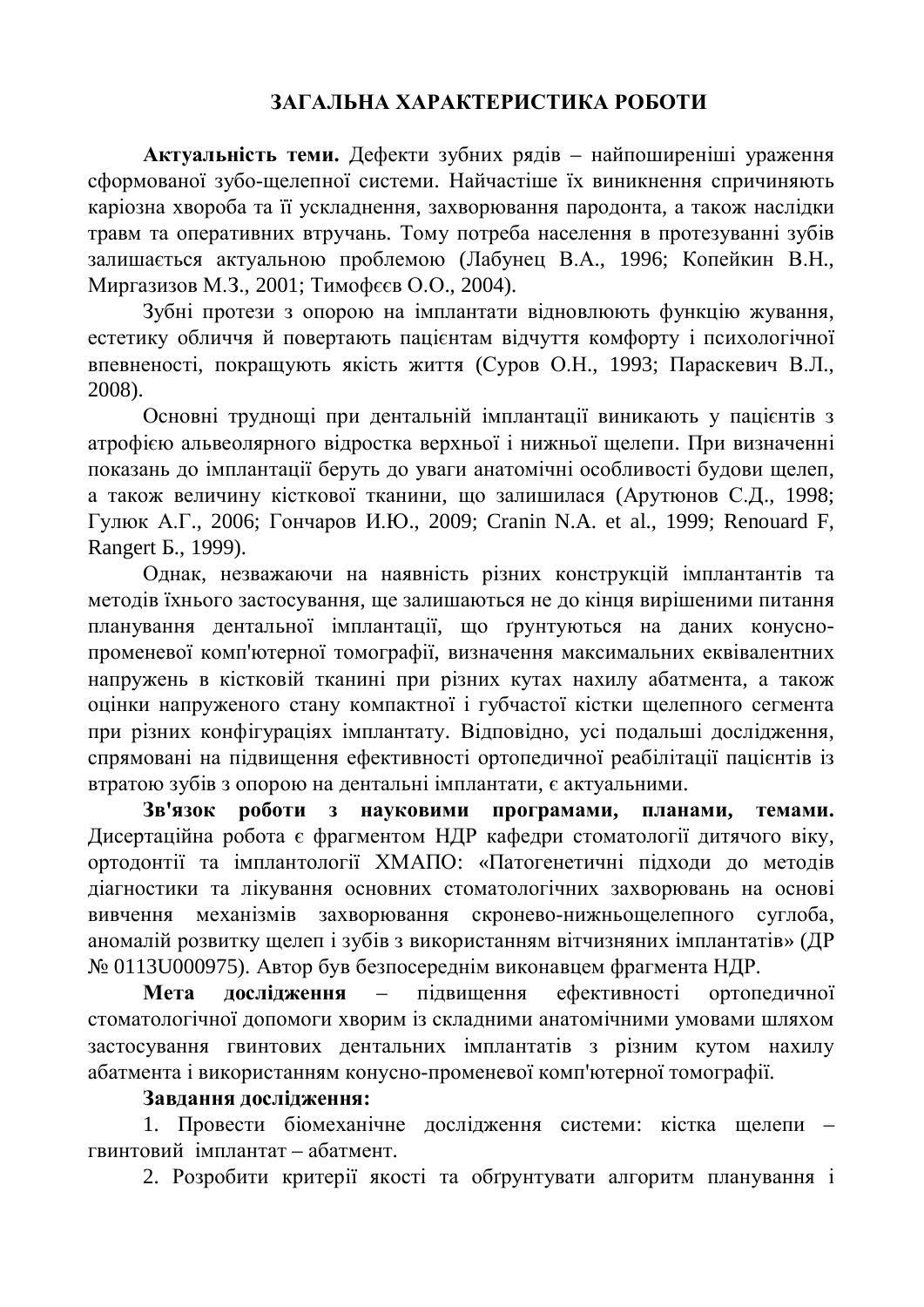втановлення гвинтових імплантатів у складних анатомічних умовах на підставі даних конусно-променевої комп'ютерної томографії.

3. Обгрунтувати методику імплантації у хворих із складними анатомічними умовами на верхній і нижній шелепі.

4. Провести клінічну оцінку ортопедичної реабілітації пацієнтів із складними анатомічними умовами з використанням гвинтових імплантатів.

Предмет дослідження – дентальна імплантація у пацієнтів із складними анатомічними умовами.

Об'єкт дослідження - біомеханічна взаємодія імплантату та щелепної кістки; конусно-променева комп'ютерна томографія.

*Методи дослідження*: загальноклінічні – визначення стоматологічного статусу; біомеханічні – моделювання взаємодії імплантату з кістковою тканиною; математичні – оцінка впливу геометричних параметрів імплантату на напружений стан біомеханічної системи; рентгенологічні (ортопантомографія, конусно-променева комп'ютерна томографія) - для діагностичного оцінювання параметрів кісткової тканини щелеп; статистичні для підтвердження достовірності отриманих результатів дослідження.

Наукова новизна одержаних результатів. Уперше на підставі біомеханічних досліджень обґрунтована функціональна залежність між геометричними параметрами гвинтового імплантату і напруженим станом кісткової тканини шелепного сегмента.

На підставі біомеханічних досліджень отримана математична формула, що дозволяє вирахувати запас міцності біохімічної моделі (FOS) у залежності від діаметру, довжини і кута абатмена.

Уточнено наукові дані про визначення закономірності збільшення запасу міцності біомеханічної моделі (кістка-гвинтовий імплантат-абатмент) разом із збільшенням діаметра, довжини імплантату та кута абатмента. Застосування iмплантата з дiаметром 4.0 i довжиною 10 мм при кутi абатмента 0 градусiв відповідає запасу міцності 1.48, а застосування кутового абатмента у 23 градуса збільшує запас міцності до 1.70.

Доповнено дані щодо якості зображення конусно-променевої комп'ютерної томографії. Уведено поняття прицільна томографія – дослідження фрагменту конусно-променевої комп'ютерної томографії з вибором захоплення зображення досліджуваного об'єкта 5×5см та максимальною його деталізацією.

Уточнено наукові дані про діагностику та методику встановлення двохетапних гвинтових імплантатів, оминаючи важливі анатомічні утворення.

Доповнено наукові дані про застосування конусно-променевої комп'ютерної томографії для діагностики та планування дентальної імплантації.

Доповнено наукові дані про застосування тимчасового протезування в період двохетапної дентальної імплантації у пацієнтів з нефіксованою висотою прикусу.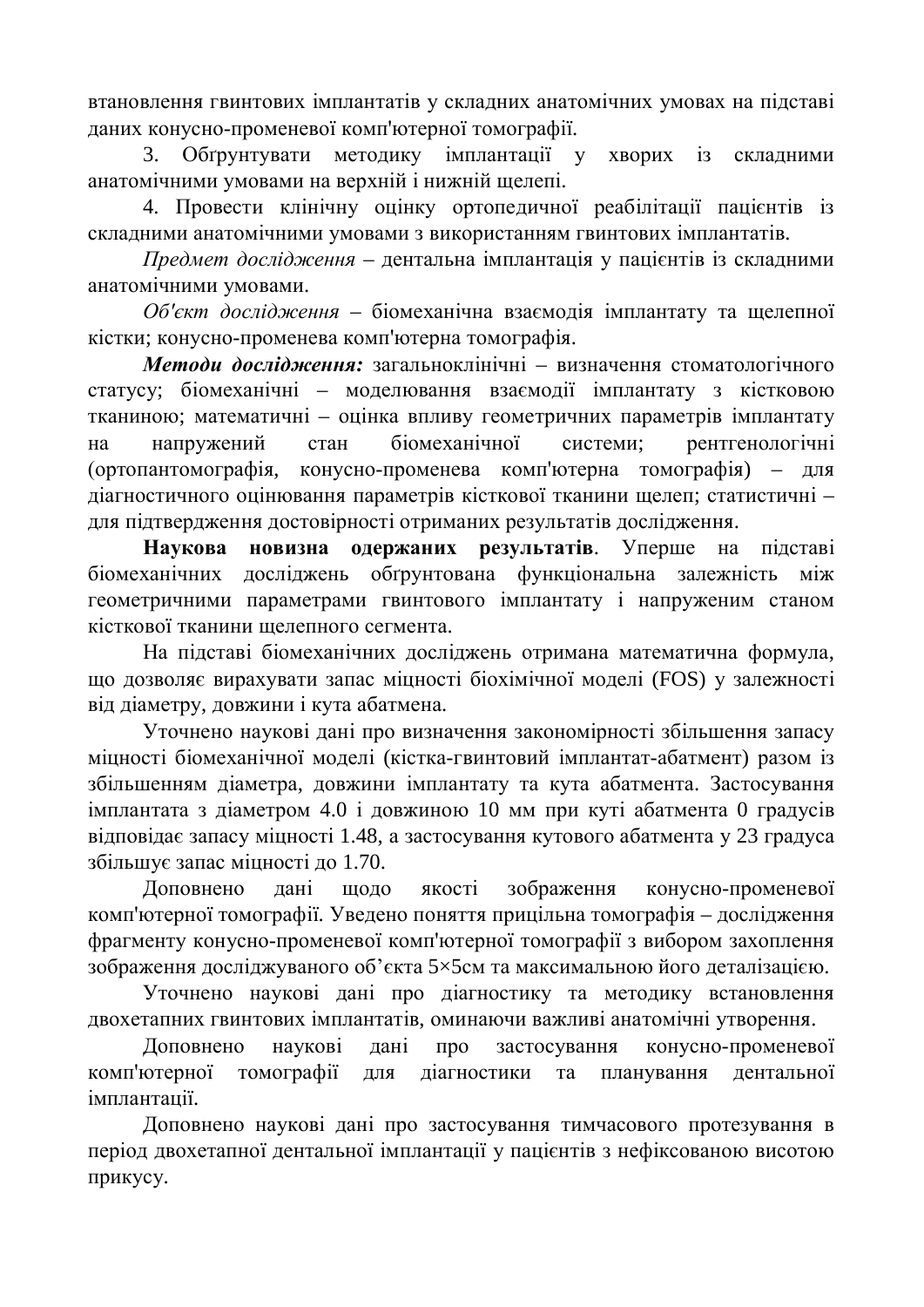Показано, що застосування запропонованих методик встановлення імплантатів і абатментів під різними кутами у хворих із складними анатомічними умовами дозволило досягти позитивний результат у 97,35 % осіб, уникнути кістково-пластичних заходів, скоротити терміни і вартість лікування.

Практичне значення отриманих результатів полягає в математичній оцінці впливу геометричних параметрів імплантату на напружений стан біомеханічної системи і можливості порівняльного вибору діаметра, довжини та кута встановлення імплантату, обумовлених математичною залежністю визначення запасу міцності системи кістка-імплантат-абатмент.

Розроблено і обгрунтовано алгоритм планування дентальної імплантації на підставі даних конусно-променевої комп'ютерної томографії.

Запропоновано протокол препарування імплантаційного ложа в складних анатомічних умовах.

Розроблено методику ортопедичного лікування при використанні кутових абатментів 7, 15 і 23 градуси.

Розроблено спосіб тимчасового протезування в період двохетапної дентальної імплантації при нефіксованій висоті прикусу (патент України на корисну модель № 83455 від 10.09.2013 р.)

Розроблено методику застосування коротких імплантатів у складних анатомічних умовах.

Матеріали дисертаційної роботи використовуються в навчальному процесі кафедри хірургічної стоматології та щелепно-лицевої хірургії ХНМУ; кафедри стоматології дитячого віку, ортодонтії та імплантології ХМАПО; кафедри ортопедичної стоматології та імплантології ВДНЗУ «УМСА».

Результати дослідження впроваджені в клінічну діяльність КЗ «Харківська міська стоматологічна поліклініка № 6», ТОВ «Медичний Центр «Леа-Шанс» (м. Харків), КУ «Полтавський обласний центр стоматології».

Особистий внесок здобувача. Дисертаційне дослідження є особистою науковою працею автора. Дисертантом вивчена і проаналізована література з досліджуваної проблеми, зроблено патентно-інформаційний пошук. Самостійно проведені клінічні дослідження, проаналізовані та узагальнені отримані результати, проведена їх статистична обробка. Автором самостійно написані всі розділи дисертації, підготовлені публікації. Мета, завдання дослідження, наукова новизна, висновки і практичні рекомендації написано автором разом із керівником.

Клінічний прийом усіх пацієнтів проведено на базі стоматологічної клініки «Леа-Шанс» та на кафедрі стоматології дитячого віку, ортодонтії та імплантології ХМАПО.

Біомеханічні дослідження виконані за участю кафедри проектування ракет і космічних апаратів Національного аерокосмічного університету ім. М. Є. Жуковського. Статистичний аналіз проведено за участю кафедри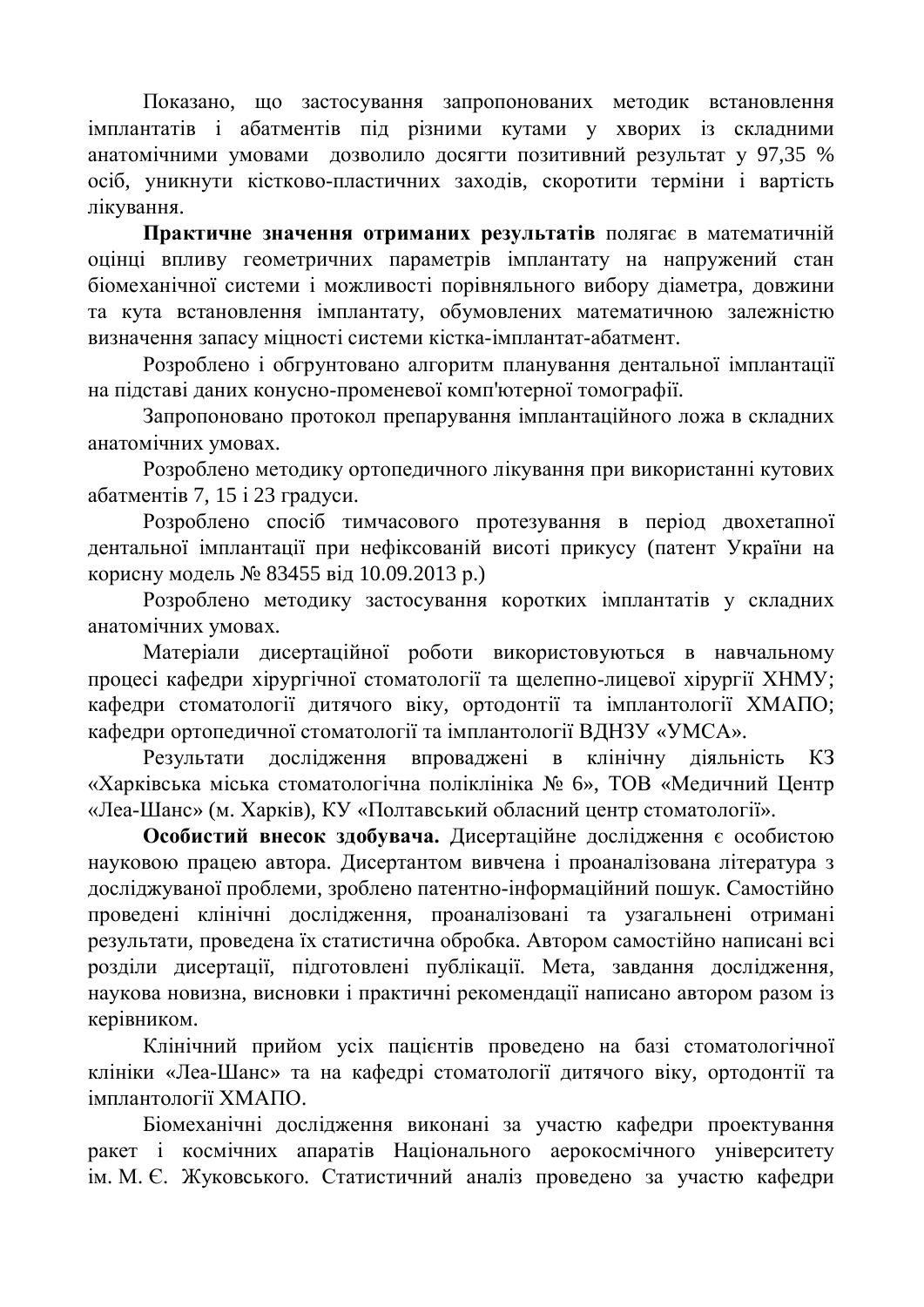вищої математики Української інженерно-педагогічної академії (м. Харків).

Апробація результатів дисертації. Матеріали дисертаційної роботи були до повідомлені та обговорені на XI засіданні Клубу імплантологів України (Олеса, 2010), Схілноєвропейській конференції з проблем стоматологічної імплантації (Львів, 2011), науково-практичній конференції «Инновационные методы обследования и лечения заболеваний полости рта» (Харків, 2011), науково-практичній конференції «Сучасні тенденції діагностики та лікування патології лицевої області і ЛОР-органів» (Київ, 2012), 5 International Anthogyr leaders meeting (Lisbon, Portugal, 2013), conference «Advances and innovations in implant dentistry» (New York, USA, 2013).

Публікації. За темою дисертації опубліковано 12 робіт, з них 4 статті у наукових фахових виданнях України, 1 стаття у науковому виданні Росії, 1 патент України на корисну модель, 5 статей у журналах, 1 тези у матеріалах науково-практичної конференції Росії.

Обсяг і структура дисертації. Дисертаційна робота викладена на 194 сторінках комп'ютерного тексту, містить 21 таблицю, ілюстрована 113 малюнками і фотографіями, складається з вступу, огляду літератури, 4-х розділів власних досліджень, розділу аналізу і узагальнення отриманих результатів, висновків, практичних рекомендацій і списку використанної літератури (246 джерел, з них 92 написано латиницею).

# **ОСНОВНИЙ ЗМІСТ РОБОТИ**

Матеріали і методи дослідження. Всього в клінічних дослідженнях взяло участь 120 хворих. Усі пацієнти були розподілені на 2 групи. Першу (контрольну) склали 60 чоловік, в яких вісь встановленого імплантату співпадала з віссю абатмента або мала кут не більше ніж 5°. Другу (основну) групу склали 60 пацієнтів, в яких імплантати внаслідок анатомічних особливостей щелеп встановлювалися під різними кутами. Для створення співвісності імплантат-абатмент-ортопедична конструкція абатменти встановлювалися під кутами 7, 15, 23 градуси.

Пацієнти другої групи були розділені на дві підгрупи: І підгрупа – 30 осіб, в яких використовувалося більше одного імплантату і в складі ортопедичних конструкцій застосовувалися як кутові, так і прямі абатменти; П підгрупа – 30 осіб, в яких у складі ортопедичних конструкцій застосовувалися тільки кутові абатменти.

У 1-й (контрольній) групі кінцевих дефектів було 25, для лікування яких встановлено 75 імплантатів з прямим абатментом. Для протезування 35 включених дефектів було поставлено 76 імплантатів. Таким чином, для лікування 60 пацієнтів 1-ї групи було встановлено 151 імплантат.

У 2-й (основний) групі кінцевих дефектів було 24, включених 36. У I підгрупі 30 пацієнтам встановлено 49 імплантатів з прямими абатментом і 59 з кутовим абатментів. У II підгрупі 30 пацієнтам встановлено 78 імплантатів з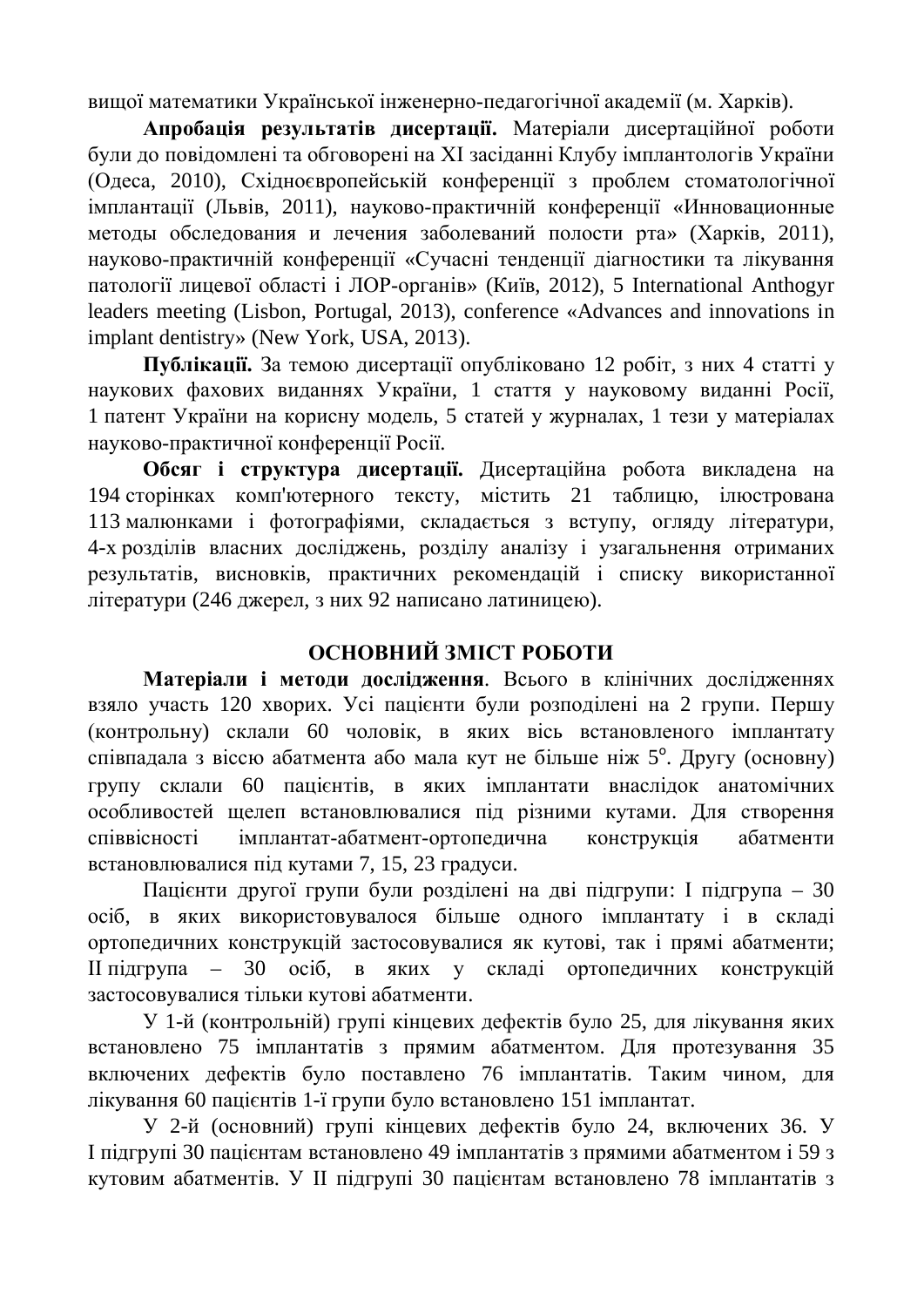кутовими абатментом: з них з кутом 7 ° було 23, кутом 15 ° – 23 ° – 29 і 26.

Таким чином, в основній групі було встановлено 186 імплантатів, з них з прямим абатментом – 49, з кутовим – 137, що дозволило провести якісне ортопедичне лікування в складних анатомічних умовах.

Усього в контрольній групі було 26 чоловіків (середній вік 43,3  $\pm$  6 років) та 34 жінки (середній вік 56,1  $\pm$  6 років). В основній групі було 28 чоловіків (середній вік 46,7  $\pm$  6 років) і 32 жінки (середній вік 53,3  $\pm$  6 років).

За аналізом ефективності рандомізації встановлено однорідність досліджуваних груп хворих, про що свідчить відсутність достовірних відмінностей між групами по характеру і частоті дефектів зубного ряду в залежності віл статі і віку.

*Методи клінічного обстеження*. Для оцінки загального стану пацієнтів, стоматологічного статусу і визначення показань і протипоказань до стоматологічної імплантації всім було проведено повне клінічне і стоматологічне обстеження з використанням анкетування (розроблена анкета). Спостереження за пацієнтами тривало від 1 до 5 років.

*Аналіз* зубошелепної системи за даними конусно-променевої *комп'ютерної томографії (КПКТ)*. Для первинного аналізу в ході планування дентальної імплантації з рентгенологічних методів використовувалася ортопантомограма (ОПГ). Саме на підставі даних ОПГ пацієнтам призначалася конусно-променева комп'ютерна томографія.

Виходячи з даних КПКТ проводився аналіз зубощелепної системи, оцінюючи такі критерії і особливості:

1. Аналіз пародонту зубів, що залишилися, а також цілісності і ступеня резорбції кісткової тканини.

2. Якість ендодонтичного лікування зубів.

3. Вивчення імплантаційного поля: вимірювання довжини, ширини кісткової тканини.

4. Визначення поперечної форми (профілю) щелепи.

5. Визначення кута встановлення імплантату до осі ортопедичної реставрації і відповідно кута використовуваних на ортопедичному етапі супраструктур.

6. Аналіз шільності кісткової тканини: вихолячи з ланих КПКТ і можливостей програми EZ 3-D вимірювалася щільність кістки методом денситометрії. Щільність кістки оцінювалася за коефіцієнтом абсорбції (КА) рентгенівського випромінювання (одиниці щільності шкали Хаунсфілда).

7. Виявлення наявності чужорідних тіл, залишків коренів, пломбувального матеріалу, ділянок остеосклерозу на місці планованої імплантації.

8. Планування операції синус-ліфтингу при браку кісткової тканини альвеолярного відростка у вертикальній площині на верхній щелепі.

9. Аналіз та облік нетипових анатомічних утворень, що рідко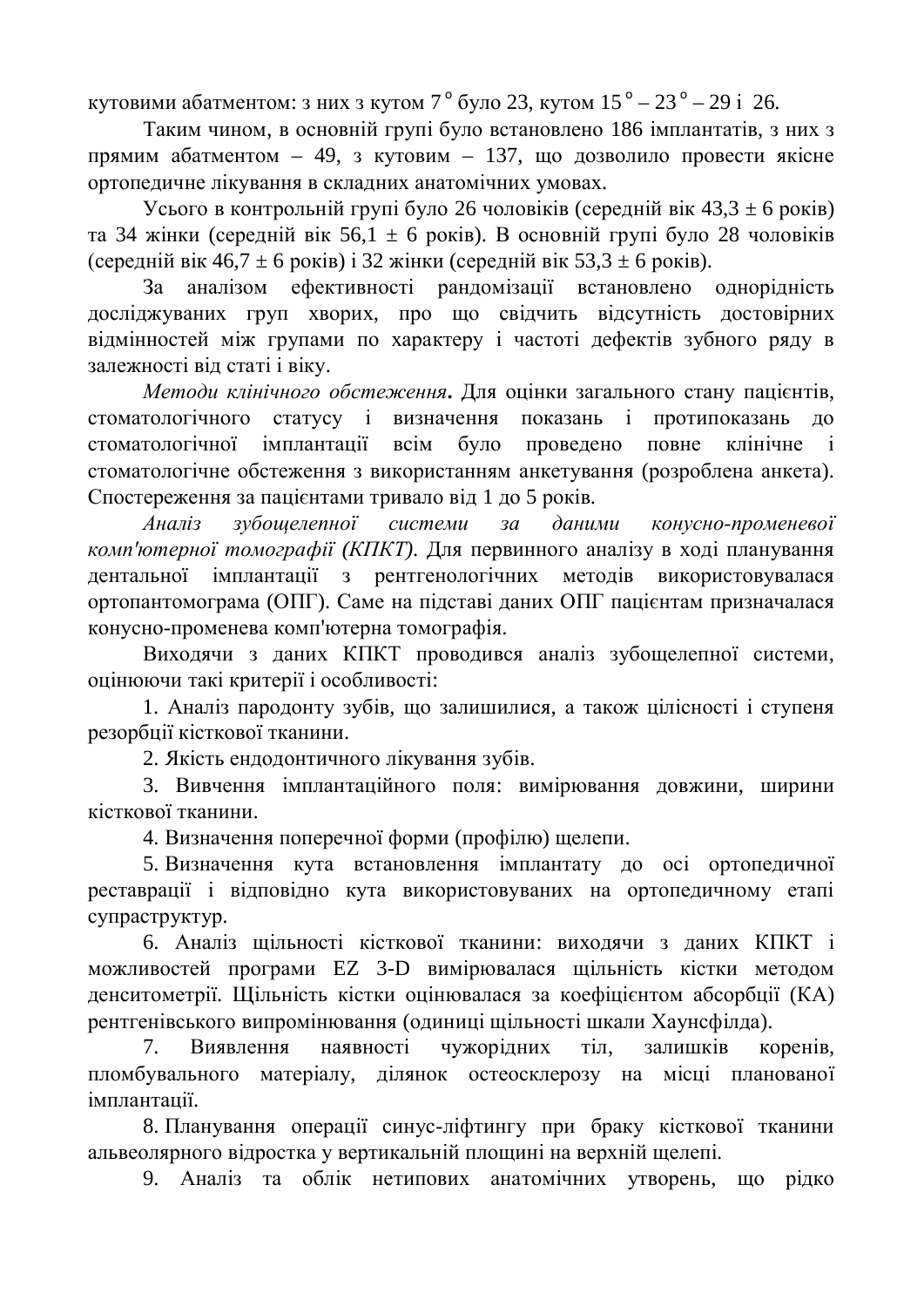зустрічаються, виходячи з аналізу КПКТ.

10. Аналіз кута дистального нахилу кореня зуба, розташованого медіально до імплантаційного поля. На етапі планування нами аналізувався й вимірювався кут вигину кореня.

11. Визначення межальвеолярної висоти.

12. Визначення виду і способу кістковопластичних заходів в умовах дефіциту кісткової тканини.

Методика моделювання взаємодії гвинтового імплантату з кістковою тканиною щелепного сегмента (математична модель). Можливості сучасних програмних комплексів дозволяють вирішувати широке коло завдань за допомогою імітаційного моделювання. У даний час загальновизнаним стандартом при вирішенні завдань щодо визначення напружено-деформованого стану (НДС) різних об'єктів за допомогою чисельних алгоритмів стали комплекси, що реалізують метод кінцевих елементів (МКЕ) (Zienkiewicz O.C., 2013). Основною перевагою МКЕ є можливість вирішення завдань для області будь-якої форми.

Класичний підхід до вирішення задачі про визначення НДС деформованого твердого тіла передбачає аналіз безкінчено малого елемента в області тіла. Дозволяючі рівняння при цьому підході є диференціальними рівняннями в приватних похідних, розв'язання яких є проблематичним питанням. В основі МКЕ покладено ідею моделювання реального об'єкта завдяки сукупності кінцевих елементів (КЕ) простої геометричної форми. Кожен КЕ при цьому має властивості матеріалу дискретизованого об'єкта. КЕ в цілому і кожному вузлу зокрема надається певний ступінь свободи, що забезпечує умови їх коректного зчленування. Дозволяючі системи рівнянь МКЕ, як правило, будуються на основі варіаційних принципів, а розгляд завдання з кінцевим числом ступенів свободи дозволяє представити рішення у вигляді систем лінійних рівнянь, що мають матрицю спеціального виду. Знайдене в результаті НДС у програмному комплексі МКЕ зазвичай може відображатися графічно із зафарбовуванням з різними інтенсивностями його компонентів, що дозволяє проводити аналіз НДС у будь-якій точці об'єкта.

Для визначення функціональної залежності між основними геометричними параметрами гвинтового імпланта (діаметра, довжини і кута нахилу коронки абатмента) і напруженим станом кісткової тканини щелепного сегмента використано регресійний аналіз (Норман Дрейнер, 2007), а також метод лінійної апроксимації за формулою Тейлора (Румшинский Л.З., 1971). Були використані графічні зображення залежності коефіцієнтів запасу губчастої кістки щелепного сегмента щодо травмуючих напружень від діаметра, довжини і кута нахилу коронки абатмента гвинтового імплантату. Статистична обробка і розрахунки проводилися в програмах MS Excel, Mathcad.

*Метод встановлення двоетапних гвинтових імплантатів в обхід* важливих анатомічних утворень. В умовах вертикального дефіциту кісткової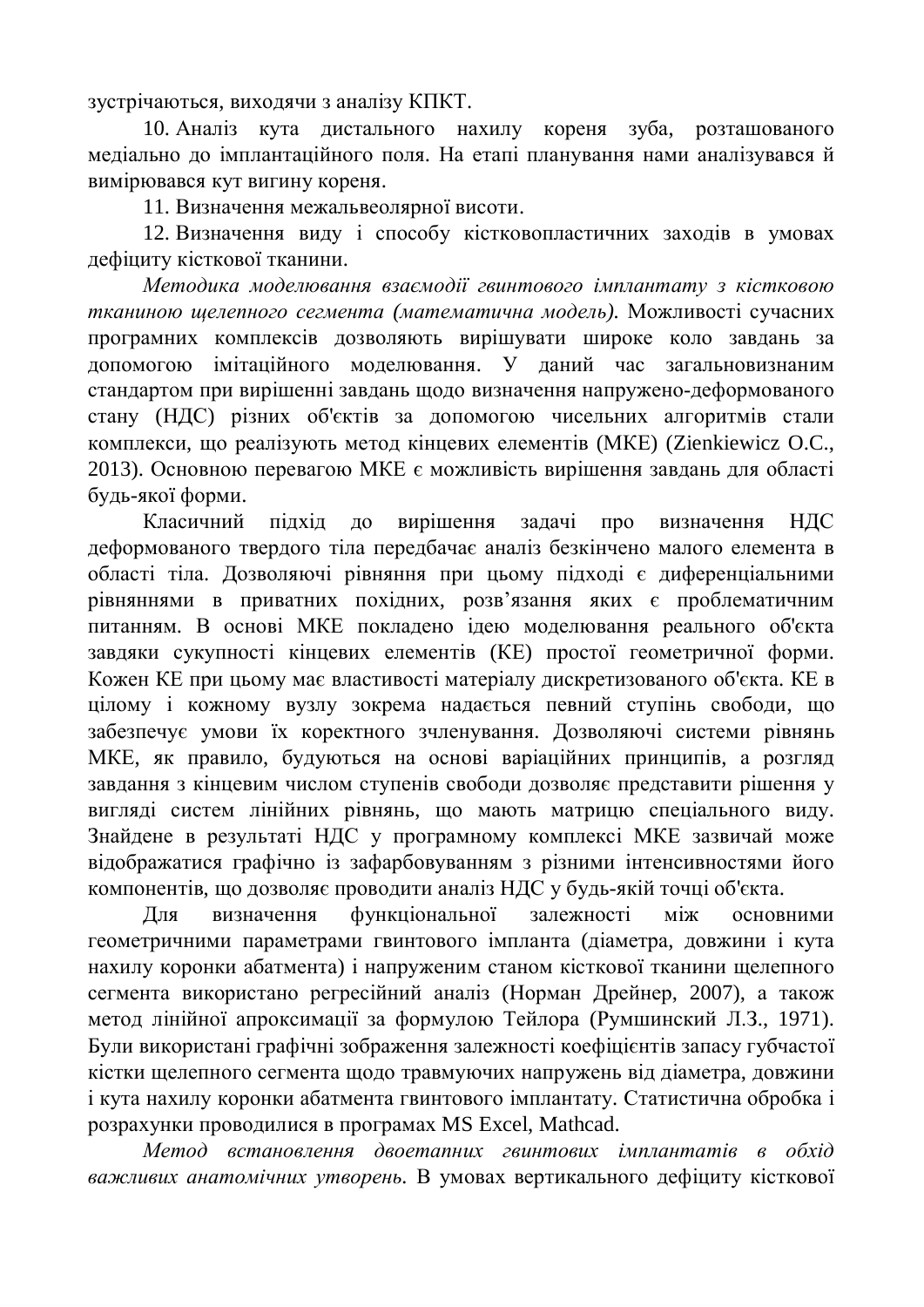тканини поряд з кістково-пластичними заходами, складністю хірургічних втручань і можливістю ускладнень, заслуговує на увагу метод встановлення двоетапних гвинтових імплантатів в обхід важливих анатомічних утворень. Це стало можливим при введенні імплантату під певним кутом до площини кістки. Успішне дослідження розміщення гвинтового імплантату поза нижньощелепним каналом, дном пазухи або порожнини носа засноване на точності проведених вимірювань висоти, товщини кістки, різних кутів, під якими можуть бути введені імплантати.

Аналіз анатомічних особливостей на верхній і нижній щелепах дозволили в складних випадках уникнути проведення додаткового втручання щодо збільшення об'єму кісткової тканини.

Верхня шелепа. Форма і рельєф верхньощелепної пазухи дуже варіабельні. Аналіз томографічних досліджень дозволив стверджувати, що у великої кількості пацієнтів (18 %) можливе встановлення імплантатів під кутом із внесенням верхньої частині імплантату в піднебінний відросток верхньощелепної кістки, також можна обійти порожнину гайморової пазухи і збільшити довжину використовуваного імплантату. При відсутності зубів на верхній щелепі також є можливість обходу гайморової пазухи з медіального боку в області ікла, встановлюючи імплантат з нахилом в дистальний бік.

Розташовуючи імплантат в області бугра верхньої щелепи з медіальним осьовим нахилом, вдається обійти гайморову пазуху з дистального боку.

У передньому відділі верхньої щелепи (область різців та іклів) при вертикальному дефіциті кісткової тканини виникала небезпека перфорації порожнини носа. Критичним буде виведення імплантатів більше, ніж на 2 мм в порожнину носа. Як і в ситуаціях обходу гайморової пазухи, також існує можливість установлення дентальних імплантатів із проникненням верхівки імплантатів у піднебінний відросток під відповідним кутом осі імплантату.

Нижня шелепа. Через гілку і тіло нижньої щелепи проходить основний канал цієї кістки – нижньощелепний канал з однойменним судинно-нервовим пучком. Саме кількість кісткової тканини від краю альвеолярного відростка до нижньощелепного каналу є основоположним для планування операції дентальної імплантації на нижній щелепі. Діаметр нижньощелепного каналу в середньому 2-3 мм. Якщо врахувати, що тіло нижньої щелепи має товщину від 8 мм до 15 мм і більше, то, щонайменше, є дві ділянки збоку від нижньошелепного каналу, де можна встановити імплантати діаметром 3-4,5 мм. Пошук оптимального простору був можливий тільки після точного встановлення розташування нижньощелепного каналу під час томографічних досліджень і вимірювання «безпечних» зон латерально або медіально від останнього.

Саме аналіз томографічних досліджень у ряді клінічних випадків підтверджував ту закономірність, що в області премолярів нижньощелепний канал розташований більш латерально, а в області другого, третього моляра –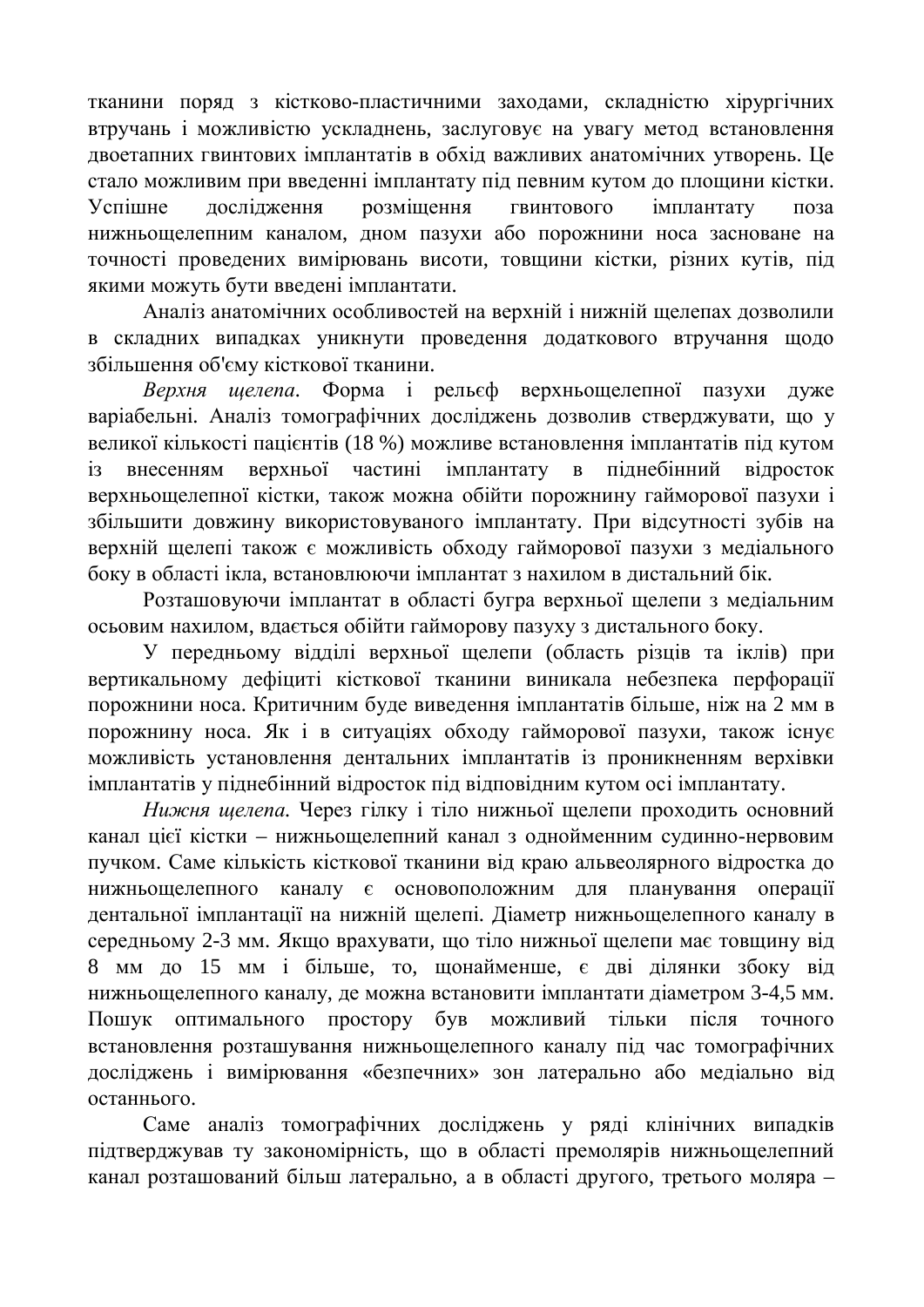переміщається і залягає більш язиково. Тим самим обійти в області премолярів нижньощелепний канал можна більш язикиво, а в області другого і третього моляра більш щічно. Не у всіх випадках це твердження можна вважати правильним, тому що аналіз КТ не завжди підтверджує це правило, а досить часто й спростовує його.

Зона між ментальними отворами вважається безпечною для встановлення дентальних імплантатів. Також, у випадках з беззубою нижньою щелепою, існує можливість обійти нижньощелепний канал з медіального боку від виходу останнього з ментального отвору, імплантат розташовують з нахилом осі в дистальний бік, тим самим переміщаючи опорну частину для майбутньої ортопедичної конструкції в область премолярів, а іноді навіть першого моляра.

Протокол препарування *імплантаціоного ложа в складних анатомічних* умовах. Застосування стандартного протоколу свердління для підготовки в складних клінічних випадках є неможливим, так як виникає підвищена небезпека травмування важливих анатомічних утворень з ускладненнями як під час проведення операцій, так і в післяопераційний період.

Нами був запропонований метод препарування імплантаціоного ложа у випадках безпосередньої близькості важливих анатомічних утворень і можливості їх травмування.

За допомогою КПКТ виявляли висоту кісткової тканини від краю альвеолярного відростка до важливих анатомічних утворень. Визначалася безпечна глибина свердління кісткової тканини. Надалі безпечною глибиною вважали значення на 2 мм менше, ніж визначена раніше висота кісткової тканини. У ході операції використовували свердла хірургічного набору для встановлення імплантатів та робили свердління на визначену раніше безпечну глибину. Покроково застосовували всі свердла, визначені протоколом для встановлення обраного нами імплантату, крім фінішного. Тим самим формували ложе для імплантату, відповідне більш тонкому і короткому імплантату, ніж обраний нами під час планування. Подальше остаточне препарування в глибину виробляли за допомогою алмазних п'єзохірургічних насалок.

Контроль глибини препарування кістки здійснювали за допомогою глибиномірної лінійки і рентгенологічних досліджень. Після закінчення формування ложа (поруч з анатомічним утворенням або з частковим контактом із ним) в глибину злійснювали фінішне свердління останнім свердлом, але знову ж таки – тільки на безпечну глибину. Якщо фінішне свердло застосувати до роботи п'єзохірургічних насадок, то існує ймовірність випадково під час препарування верхньої третини розширити імплантаційне ложе також і в основі ложа (кортикальному шарі), тим самим втративши первинну стабільність імплантату. А первинна стабільність імпланта досягалася безпосередньо за рахунок кортикального і частково губчастого шару визначеної раніше безпечної кістки. Надалі застосовували мечик для контролю препарування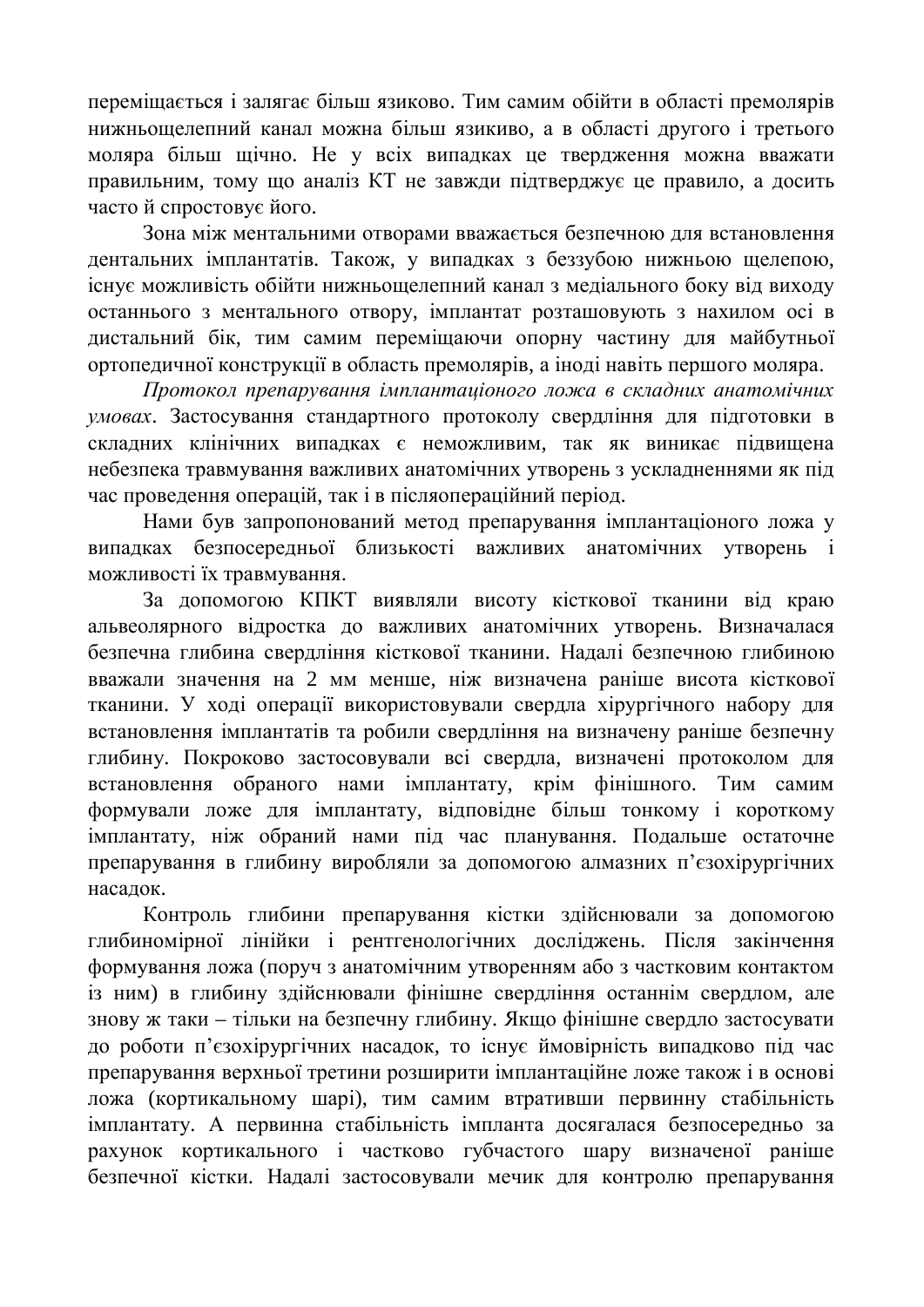верхньої третини імплантаційного ложа. За значенням динамометричного навантаження при вкручуванні мечика або імплантату – визначали, чи достатньо відпрепаровано нами верхню частину кісткового ложа за допомогою п'єзохірургічних насалок. У випалках, коли линамометричні зусилля перевищують 35 NH, витягували мечики або імплантат і виконували до препарування імплантаційного ложа для остаточної установки імплантату.

Методика ортопедичного лікування на *імплантатах при частковій втраті зубів*. Існують клінічні ситуації, в яких застосування неосьового навантаження імплантатів є необхідним й обґрунтованим. Нами були систематизовані клінічні випадки, при яких доцільно застосовувати кутові абатменти:

1. У фронтальній ділянці верхньої щелепи в наслідок анатомічних особливостей.

2. При дистальному нахилі кореня зуба, сусіднього з імплантологічним полем. Найчастіше – це медіально розташований зуб.

3. У наслідок профілю нижньої чи верхньої щелепи (поперечна форма).

4. При проведенні кістковопластичних заходів з одночасним встановленням дентальних імплантатів.

5. У зв'язку з нахилом коронкових частин зубів, що розташовані поблизу з місцем імплантації. Для рівномірного створення ясенних сосочків в міжзубних проміжках з метою досягнення рожевої естетики.

6. При встановленні імплантатів під різними кутами в обхід важливих анатомічних структур (порожнини носа, додаткових пазух верхньої щелепи, нижньощелепного каналу).

При оперативному втручанні у пацієнтів з необхідністю застосування кутових абатментів проводилася ортопедична корекція. Вона полягала в застосуванні розроблених нами примірочних абатментів на етапі планування лікування і повтору обраного положення в системі кістка-імплантат-абатмент при безпосередньому хірургічному втручанні (рис.1).



Рис. 1. Примірочні абатменти з маркуванням для підбору постійних абатментів.

Дані абатменти відповідають постійним і мають різну висоту ясен від 0 до 3 мм і кути 7, 15 і 23 градуси. На верхній частині абатменти позначені двозначним числом. У прямих абатментів перша цифра позначає висоту ясен  $(0, 1, 2, 3 4$  мм), а друга кут  $(7-7)$  градусам, 1-15 градусів, 2-23 градуси).

Підбираючи і позиціонуючи примірочні абатмени під впроваджений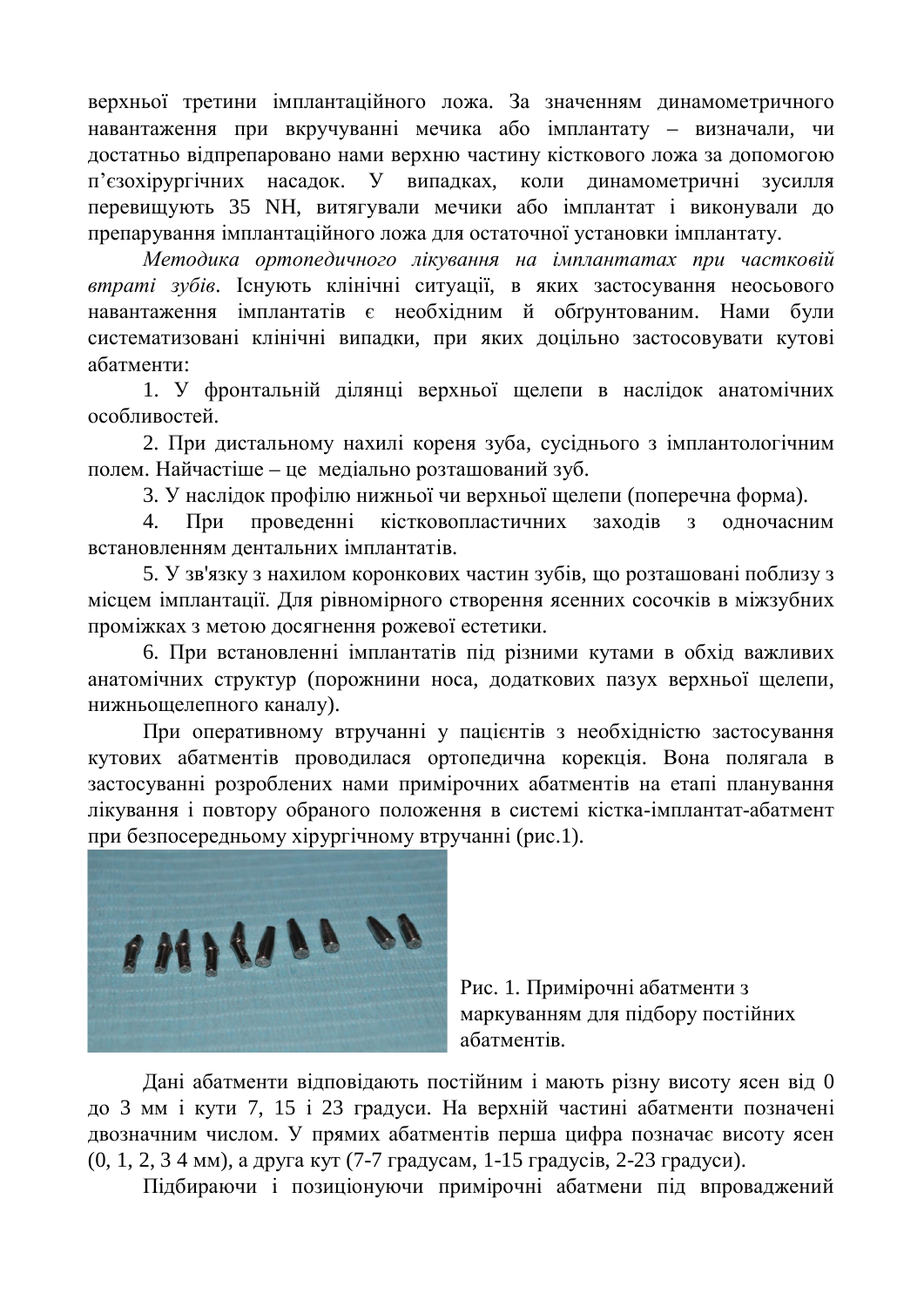імплантат і прокручуючи імплантат в кістковому ложі, ми досягаємо коректного положення, відповідного запланованому положенню кісткаімплантат-абатмент в ході планування за допомогою КПКТ.

При дефіциті кісткової тканини нами проводилося встановлення дентальних імплантатів під різними кутами (7, 15, 23 градуси) до центральної вертикальної осі ортопедичної реставрації в обхід важливих анатомічних vтворень.

Методика тимчасового відновлення функи*ії жування в період* двохетапної дентальної імплантації у пацієнтів з нефіксованою висотою прикусу. Особливо складними для ортопедичного лікування є пацієнти з нефіксованою висотою прикусу. Нами розроблена методика тимчасового відновлення функції жування у період між першим і другим етапом дентальної імплантації, який займає 3-4 місяці. Запропоновано спосіб тимчасового протезування в період двохетапної дентальної імплантації, який включає рентгенологічне дослідження, виготовлення та встановлення тимчасового протеза. Тимчасовий протез використовували і як рентгенологічний шаблон під час проведення рентгенологічного дослідження, і як хірургічний шаблон під час першого хірургічного етапу дентальної імплантації.

Результати досліджень та їх обговорення. Кінцево-елементне моделювання взаємодії гвинтового імплантату з кістковими тканинами щелепного сегмента (математична модель).

Зубний імплантат, що слугує опорою для зубного протезу, складається з штучного кореня й абатмента, що зв'язує опору і коронкову частину зуба між собою. Опорна частина імплантату угвинчується безпосередньо в кісткову тканину щелепи, а потім за допомогою цементу на імплантат встановлюється коронка.

В основі проведеного дослідження в плані регламентації геометричних параметрів імплантатів були використані комерційні дані його виробника – фірми «Anthogyr» з використанням точних геометричних характеристик iMUTAHTATIR

Як базовий варіант для проведення дослідження була обрана одна з конфігурацій імплантату – діаметр різьбової частини 4 мм, висота – 10 мм та естетичний титановий абатмент з діаметром естетичного профілю 5 мм, висотою ясен 3,5 мм, кутом нахилу коронки 15 °. Опорна частина імплантату має спеціальне асиметричне різьблення з кроком 0,8 мм, яка здійснює компресійний вплив на кістку.

Навантаження моделі. У процесі експлуатації імплантат навантажується функціональним жувальним навантаженням, величина якого коливається в межах від 70 до 300 Н залежно від розташування зуба. При дослідженні прийнята максимальна величина жувального навантаження, що дорівнює Fmax  $= 300$  Н, яка була рівномірно прикладена по верхній площі абатмента.

Результати розподілу еквівалентних напружень в кістковій тканині й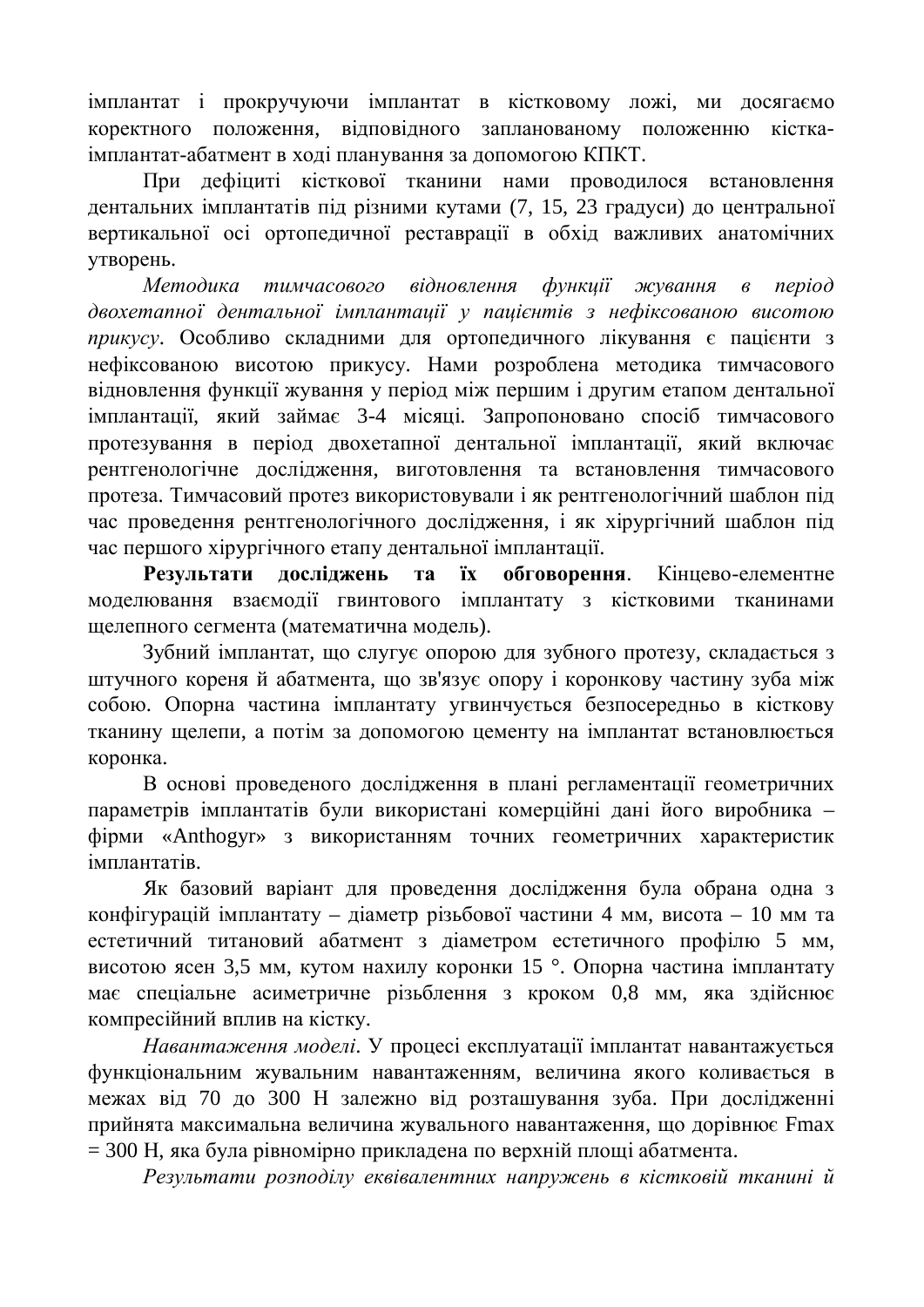*імплантаті*. В результаті моделювання в програмному комплексі кінцевоелементного аналізу для розглянутої біомеханічної системи були визначені компоненти НДС всіх її складових. Для аналізу напруженого стану була використана картина розподілу еквівалентних напружень за Мізесом, що характеризують напружений стан у будь-якій точці досліджуваного об'єкта й дозволяють оцінювати інтенсивність цього стану. Для аналізу деформованості моделі були використані картини розподілу лінійних результуючих переміщень  $(pnc. 2-4)$ .



Рис. 4. Картина розподілу еквівалентних напружень в імплантаті, МПа

В результаті аналізу отриманих даних доведена функціональна залежність між запасом міцності кістки (FOS), діаметром імплантату (d), довжиною імплантату (1) і кута нахилу абатмента (ф):

#### $FOS = f(d, l, \varphi)$

Отримана аналітична залежність дозволяє оцінити вплив основних геометричних параметрів імплантату на напружений стан кістки і таким чином проводити порівняльний вибір імплантатів для ортопедичного лікування.

Проведення біомеханічного аналізу навантаженої системи кісткаімплантат-абатмент і аналіз отриманих результатів дозволили зробити наступні **BUCHOBKU:**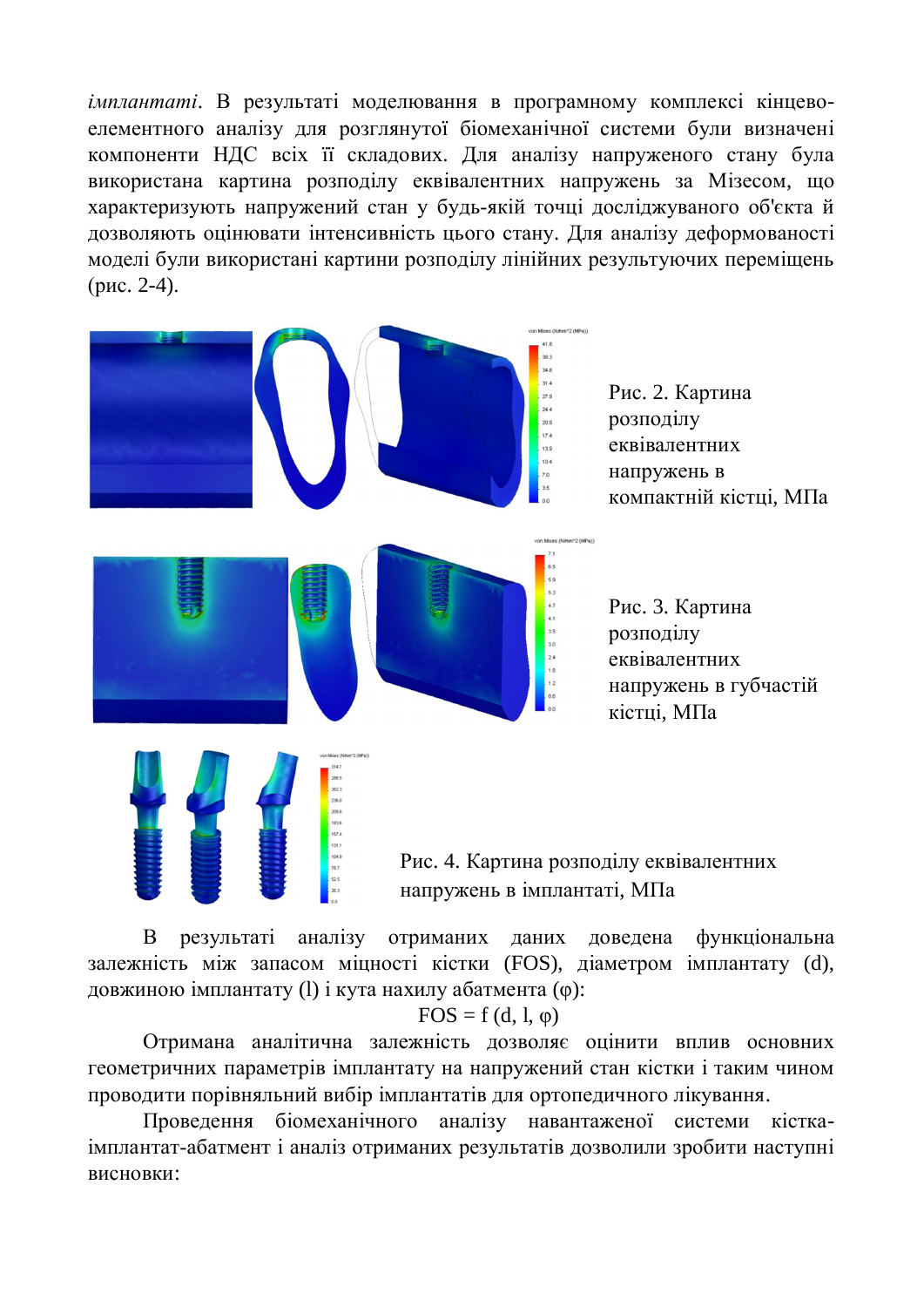1. Проведено моделювання взаємодії реально навантаженого гвинтового імплантату різної конфігурації з кістковими тканинами щелепного сегмента. Показано визначальну роль впливу конфігурації опорної частини імплантату на нерівномірність напружено-деформованого стану на межі розділу «опорна частина імплантату / кісткова тканина». При цьому навантаження між витками різьблення несучої частини імплантату в кісткових тканинах щелепного сегмента розподіляється помітно нерівномірно. Більш інтенсивно навантаженими є витки, що контактують з компактною кісткою.

2. Для різних конфігурацій імплантату й абатмента отримані картини напружено-деформованого стану, що є елементом біомеханічної системи. Найбільш навантаженим елементом біомеханічної системи є губчаста кістка.

3. Для оцінки впливу геометричних параметрів біомеханічної системи «гвинтовий імплантат – щелепний сегмент» на напружений стан губчастої тканини проведена серія кінцево-елементних розрахунків, яка дозволила виявити основні тенденції зміни її коефіцієнта запасу FOS по відношенню до величини травмуючих напружень в залежності від діаметру, довжини імплантату і кута нахилу абатмента.

4. Проведено регресійний аналіз результатів серії кінцево-елементних розрахунків біомеханічної системи, який дозволив установити аналітичний зв'язок між її геометричними параметрами та коефіцієнтом запасу FOS губчастої кістки.

5. Запропоновані математичні моделі дозволили вперше реалізувати новий метод виявлення функціональної залежності між основними геометричними параметрами (діаметром, довжиною і кутом нахилу коронки абатмента) гвинтового імплантату різної конфігурації і напруженим станом кісткової тканини щелепного сегмента, що дозволило спрогнозувати поведінку біомеханічної системи «гвинтовий імплантат – щелепний сегмент».

На підставі аналізу планування лікування пацієнтів першої та другої групи нами розроблений алгоритм планування операції дентальної імплантації на підставі даних КПКТ, що проводиться в положенні центральної оклюзії у пацієнтів з фиксованим прикусом:

1. Аналіз операційного поля:

А) Виявлення сторонніх тіл, коренів, залишків пломбувального матеріалу, ділянок остеосклерозу.

Б) Вимірювання висоти і ширини кісткової тканини імплантаційного поля.

В) Вибір дентального імплантату на підставі вимірів.

Г) Віртуальне установлення дентальних імплантатів на підставі аналізу профілю, поперечної форми щелепного сегмента імплантаційного поля. Оцінка положення імплантату та обсягу навколишньої кісткової тканини.

Д) Визначення щільності і типу кісткової тканини методом денситометрії. Планування хірургічного протоколу залежно від цих показників.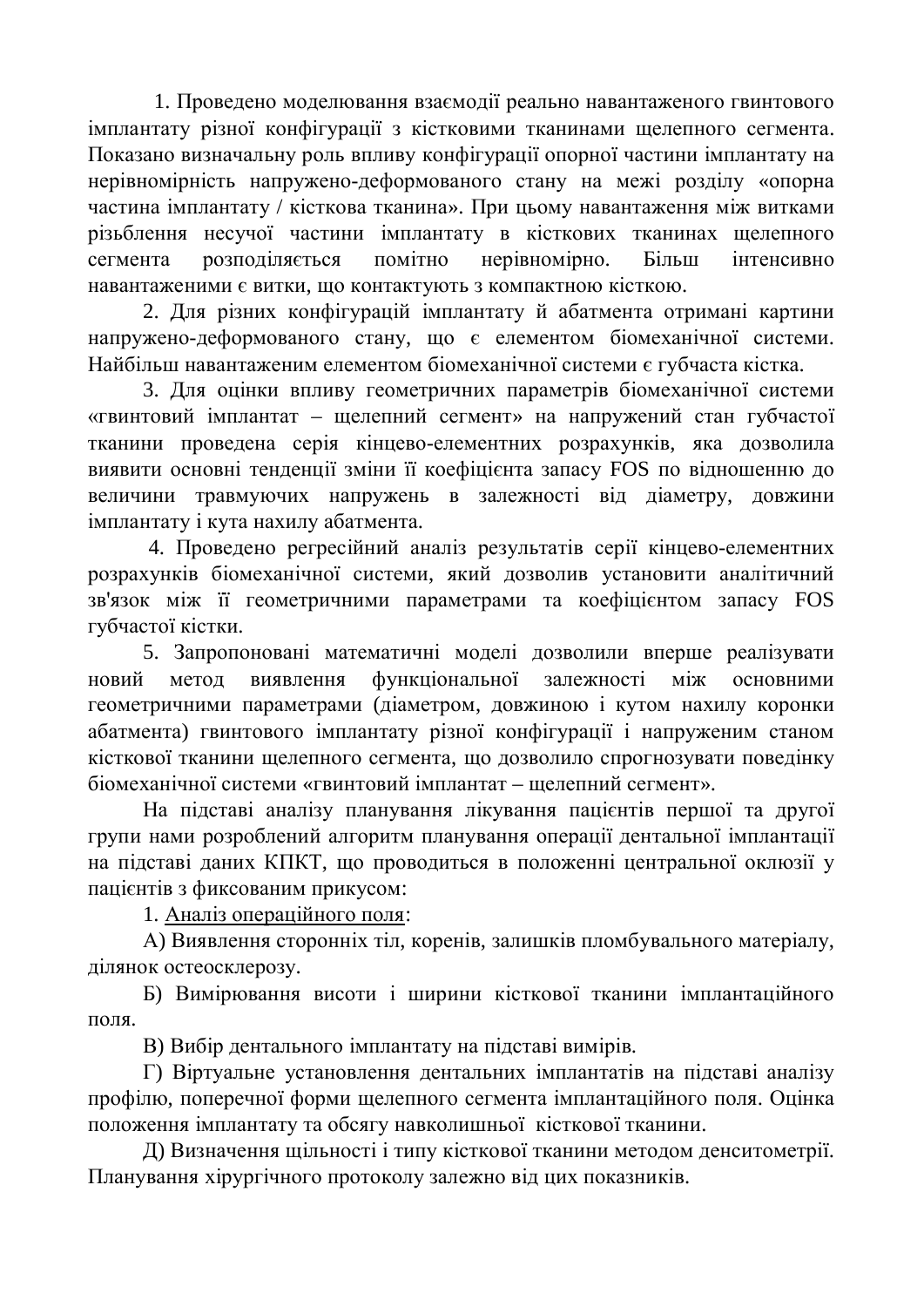Е) Вимір кута і відповідне визначення майбутнього абатмента на підставі аналізу співвідношення до коронкової частини сусідніх зубів і зубів антагоністів.

Ж) Попередній аналіз висоти м'яких тканин над віртуально встановленим імплантатом.

Д) Визначення достатності висоти для майбутньої ортопедичної реставрації, шляхом вимірювання альвеолярної висоти або відстані від краю альвеолярного відростка до зуба антагоніста.

2. Аналіз природних опор (зубів) зубощелепної системи пацієнта:

А) Аналіз пародонту природних зубів: наявність резорбції, осередків запалення, прогноз довгострокового використання зуба самостійно або у складі ортопедичних конструкцій.

Б) Аналіз періапікальних тканин інтактних зубів або тих, що пройшли ендодонтичне лікування: наявність осередків запалення в області верхівки кореня, якість ендодонтичного лікування.

В) Визначення і вимірювання нахилу коренів зубів, розташованих поруч з операційним полем.

Г) Вимірювання межкоронкової відстані природних зубів при включеному дефекті.

Д) Внутрішньокістковий вимір міжкореневої відстані розташованих поруч з місцем імплантації зубів.

3. Аналіз важливих анатомічних утворень, розташованих поруч з місцем передбачуваної імплантації:

А) Визначення меж, типу гайморової пазухи, оцінка слизової гайморової пазухи, наявність запальних явищ.

Б) Аналіз розташування, форми і розмірів нижньощелепного каналу, різцевого, великого піднебінного каналів, ментальних отворів.

В) Виявлення додаткових анатомічних утворень, що рідко зустрічаються: додатковий нижньощелепний канал, множинні ментальні отвори, субантральні aprepiï.

Нами розроблений алгоритм встановлення імплантатів під різними кутами в умовах обмеженої кількості кісткової тканини і поблизу з важливими анатомічними утвореннями:

1. Об'єктивний огляд пацієнта. Виявлення необхідної зони для рентгенологічного дослідження і направлення на конусно-променеву комп'ютерну томографію. КПКТ виконується в положенні центральної оклюзії. У випадках з нефіксованим прикусом виготовляються тимчасові знімні протези для фіксації.

2. Аналіз конусно-променевої комп'ютерної томографії з визначенням якості і кількості кісткової тканини імплантаційного поля.

3. Вибір довжини та діаметру імплантату. Віртуальна установка імплантату в 3-D дослідженні.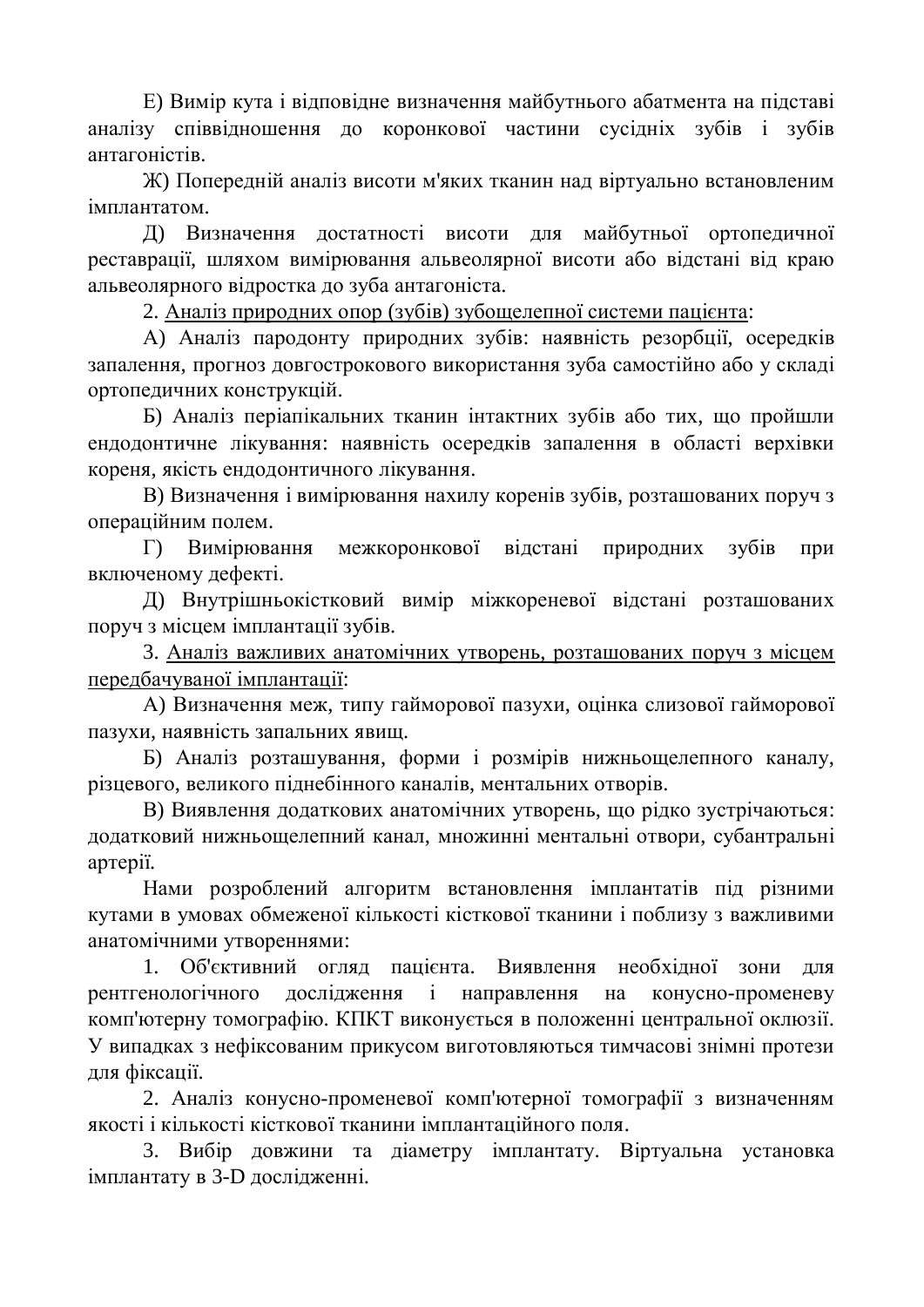4. Вимірювання кута центральної осі віртуально встановленого імплантату по відношенню до центральної осі зубів антагоністів. Цей кут відповідає куту абатменту, який буде використовуватися на ортопедичному етапі. Якщо кут виходить за межі стандартних кутів (7, 15, 23 градуси), то планується застосовувати індивідуальні абатменти.

5. Препарування імплантаційного поля з використанням методу безпечного препарування за допомогою п'єзохірургічного обладнання.

6. Установлення дентальних імплантатів. Корекція положення кісткаімплантат-абатмент за допомогою методу примірочних абатментів.

7. Ортопедичний етап. Визначення висоти ясенної частини. Використання обраного кутового абатмента відповідно до висоти ясен.

Клінічні дослідження пацієнтів контрольної групи в післяопераційному періоді в цілому показали сприятливий перебіг. У ранній післяопераційний період пацієнти вказували на помірно виражену набряклість м'яких тканин, незначний біль. На 7-8 добу у всіх пацієнтів були зняті шви. Формувачі ясен були встановлені практично у всіх пацієнтів через 3 місяці.

Контрольний огляд проведено через 3-4 місяці після операції. Для об'єктивного вимірювання стійкості імплантатів використовувався пристрій «Periotest», дані якого свідчили про стійкість всіх імплантатів. Стан слизової оболонки навколо імплантатів оцінювали візуально, мукозит відзначений в 3,97%, періїмплантіт – в 4,17%. Ці ускладнення були куповані при нормалізації гігієни порожнини рота й адекватній протизапальної терапії.

На контрольних рентгенограмах було видно, що імплантати займають сформоване кісткове ложе. Навколо всіх імплантатів не спостерігалося симптомів патологічних станів кісткової тканини, проте в 6,62% відзначалася резорбція краю альвеолярного відростка до 1 міліметра.

При контрольному огляді через 12-14 міс. мукозит був відмічений в 1,99 %, періїмплантит в 1,99%. Рухливість імплантату спостерігалася в 2,65%. Резорбція кісткової тканини до 1 мм була в 7,95%, а понад 1 мм відзначена в 2,65%. Ці ускладнення були відзначені у пацієнтів з недотриманням гігієни порожнини рота (табл.1).

Таблиня 1

| Характер ускладнень   | Ускладнення      |            |               |            |             |            |
|-----------------------|------------------|------------|---------------|------------|-------------|------------|
|                       | Контрольна група |            | Основна група |            |             |            |
|                       |                  |            | I підгрупа    |            | II підгрупа |            |
|                       | Ранні,           | Пізні,     | Ранні,        | Пізні,     | Ранні,      | Пізні,     |
|                       | 3-4 міс.         | 12-14 міс. | 3-4 міс.      | 12-14 міс. | 3-4 міс.    | 12-14 міс. |
| Мукозит               | 3,97%            | 1,99%      | 3,7%          | 1,85%      | 1,28%       | 2,56%      |
| Періїмплантит         | 4,17%            | 1,99%      | 1,85%         | 2,78%      | 0%          | 0%         |
| Рухливість імплантату | 0%               | 2,65%      | 0%            | 0,93%      | 0%          | 0%         |
| Резорбція до 1 мм.    | 6,62%            | 7,95%      | 4,63%         | 5,56%      | 2,56%       | 2,56%      |
| Резорбція понад 1 мм. | 0%               | 2,65%      | 0%            | 2,78%      | 0%          | 0%         |

Ранні та пізні ускладнення у пацієнтів основної та контрольної групи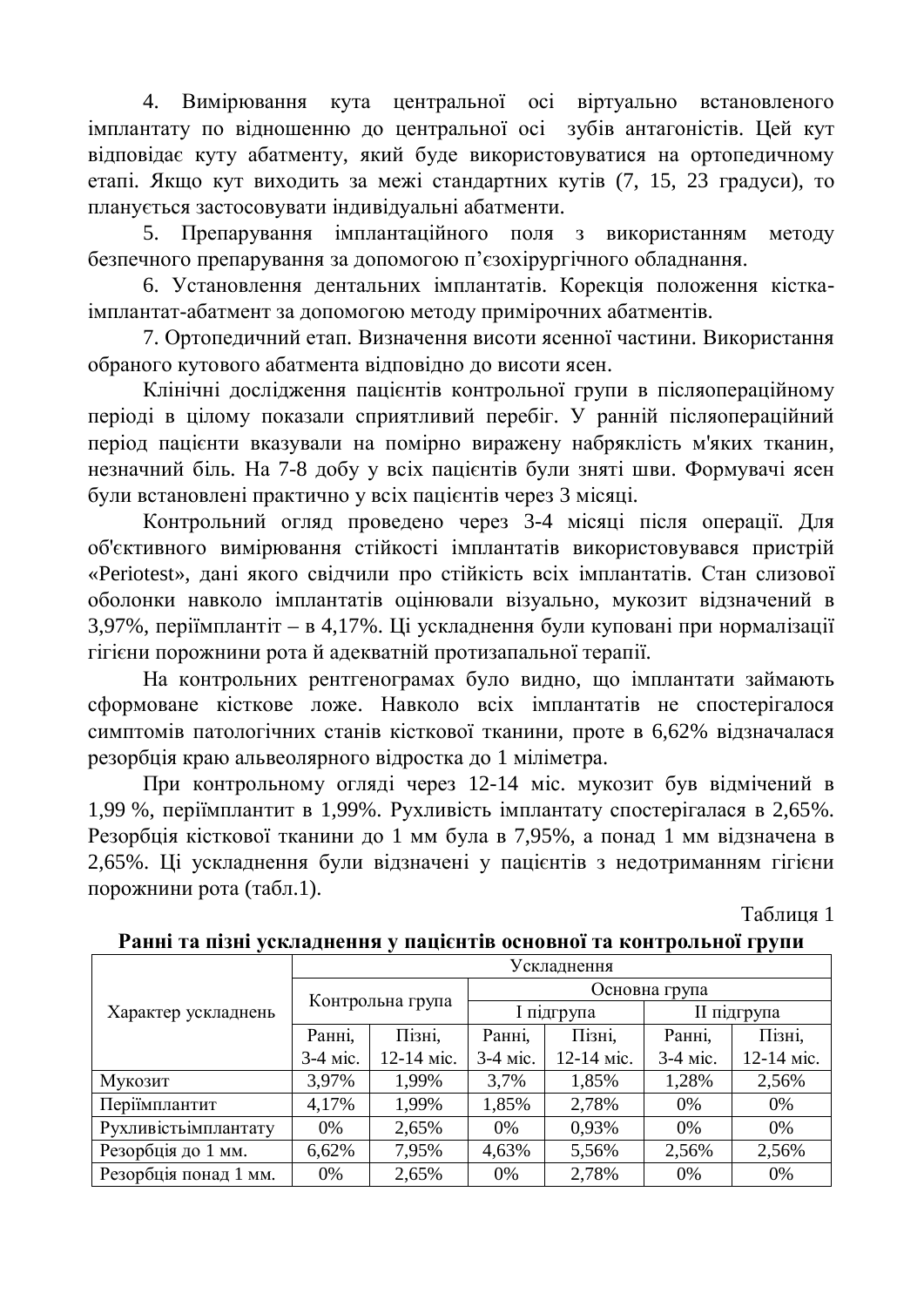Клінічне обстеження пацієнтів основної групи, лікування яких проводилося у складних анатомічних умовах, свідчить про те, що післяопераційний перебіг не відрізнявся від контрольної групи.

При контрольному огляді через 3-4 місяці мукозит відзначався від 3,7 % у першій підгрупі і до 1,28 % у другій підгрупі. Періїмплантит в 1,85 % спостерігався в першій підгрупі, резорбція краю альвеолярного відростка була в першій підгрупі 4,63 %, у другій – 2,56 %. На рентгенограмах навколо імплантатів було сформовано кісткове ложе. Ускладнення були вилікувані адекватною протизапальною терапією.

При контрольному огляді через 12-14 місяців мукозит відзначений в 1,85 % у першій підгрупі і 2,56 % – у другій. Періїмплантит в першій підгрупі у 2,78 % випадків. Рухливість імплантату в першій підгрупі в 0,93 %. Резорбція до 1 мм спостерігалася в 5,56% у першій підгрупі, і 2,56 % – у другій підгрупі. Резорбція понад 1 мм відзначена в першій підгрупі в 2,78 %.

Аналізуючи ранні та пізні ускладнення у пацієнтів контрольної і основний груп, слід зазначити, що в усіх імплантатах, встановлених двохетапним методом, спостерігався гарний післяопераційний період з подальшим сприятливим перебігом.

Збереження вертикальної висоти кістки у віддалені терміни можна пояснити адекватним плануванням лікування на підставі даних КПКТ і застосуванням кутових абатментів, що дало можливість зберегти співвісність в системі імплантат-абатмент-протез в складних анатомічних умовах.

Таким чином, застосування методики встановлення імплантатів і абатментів під різними кутами дозволило в складних анатомічних умовах уникнути кістково-пластичних заходів, скоротити терміни і вартість лікування, підвищити показники ортопедичного лікування.

### **ВИСНОВКИ**

У дисертаційній роботі представлено експериментальне та клінічне обґрунтування вирішення актуального завдання - протезування пацієнтів з частковою та повною втратою зубів з опорою на дентальні імплантати в складних анатомічних умовах, що дозволяє істотно підвищити їх реабілітацію.

1. Проведено моделювання взаємодії реально навантаженого гвинтового імплантату різної конфігурації з кістковими тканинами щелепного сегмента. Показано визначальну роль впливу конфігурації опорної частини імплантату на нерівномірність напружено-деформованого стану на межі розділу «опорна частина імплантату / кісткова тканина». При цьому навантаження між витками різьблення несучої частини імплантату в кісткових тканинах щелепного сегмента розподіляється нерівномірно. Більш інтенсивно навантаженими є витки, що контактують з компактною кісткою (до 62.6 МПа) і перші, що контактують з губчастою тканиною (до 9МПа).

2. На підставі експериментальних біомеханічних досліджень отримана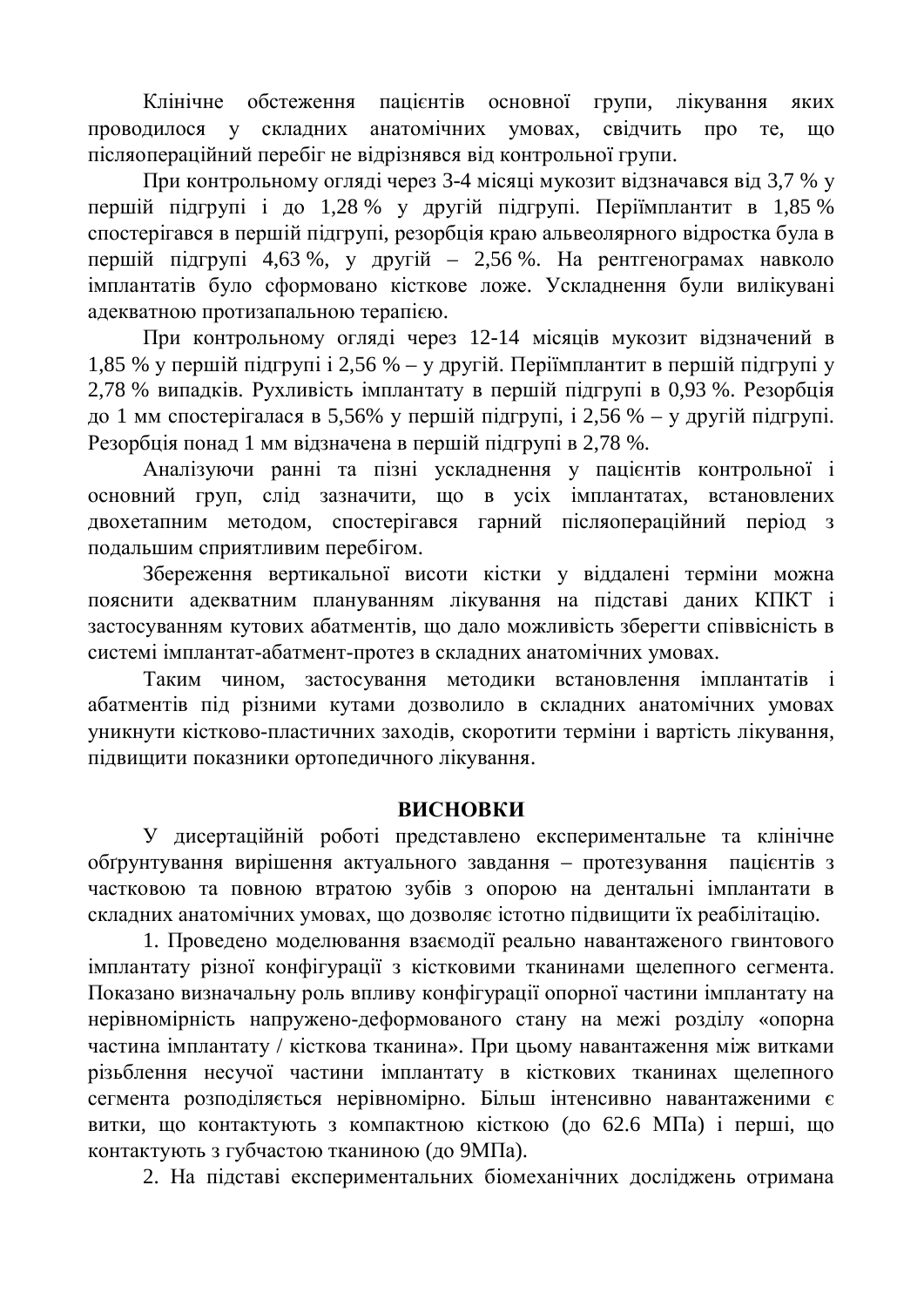математична формула, що дозволяє обчислювати запас міцності біохімічної моделі (FOS) у залежності від діаметра, довжини та кута абатмента. Визначена закономірність збільшення запасу міцності біомеханічної моделі гвинтовий імплантат-абатмент разом зі збільшенням ліаметра, ловжини імплантату і кута абатмента. Імплантат з довжиною 10 мм, кутом абатмента 15 та діаметром 3.4 мм має запас міцності 1.32, порівняно з аналогічним імплантатом з діаметром 4.6 мм, що відповідає запасу міцності 1.92. Збільшення кута абатмента також призводить до підвищення запасу міцності біомеханічної системи кісткаімплантат-абатмент. Застосування імплантату з діаметром 4.0 мм і довжиною 10 мм при куті 0 – відповідає запасу міцності 1.48, а застосування кутового абатмента у 23 градуси збільшує запас міцності до 1.70.

3. Розроблені критерії, при яких виникають проблеми з якістю зображення конусно-променевої комп'ютерної томографії. Уведено поняття прицільна томографія – це дослідження фрагмента на КПКТ з вибором найменшого захоплення досліджуваного об'єкта (5 см на 5 см) із максимальною його деталізацією.

4. Розроблено алгоритми планування та установлення дентальних імплантатів під різними кутами 0, 7, 15, 23 градуси в умовах обмеженої кількості кісткової тканини до 8 мм на підставі даних КПКТ.

5. Запропонована методика встановлення двохетапних гвинтових імплантатів в обхід важливих анатомічних утворень за допомогою п'єзохірургічних насадок. На верхній щелепі для обходу гайморових порожнин імплантат встановлюють під кутом 7, 15, 23 градуси. На нижній щелепі безпечна зона введення імплантату в області премолярів знаходиться язиково і складає 3-7 мм. В області молярів безпечна зона зсувається щічно і складає 3-9 MM.

6. Клінічні дослідження ранніх і пізніх результатів ортопедичного лікування дефектів зубних рядів у контрольній і основній (складні анатомічні умови) групах, що через 3-4 місяці відзначали: мукозит – від 1,28% до 3,97%, періїмплантит – від 1,85% до 4,17%, резорбції до 1 мм – від 2,56% до 6,62%. Через 12-14 місяців ці показники зменшилися і склали для мукозиту – від 1,99% до 2,56%, періїмплантиту – від 1,99% до 2,78%, рухливість імплантату від 0,93% до 2,65%, резорбція понад 1 мм – від 2,65% до 2,78%. Таким чином, у складних анатомічних умовах ми отримали 97.35 відсотків позитивних результатів.

## ПРАКТИЧНІ РЕКОМЕНДАЦІЇ

1. Планування реабілітації пацієнтів з частковою та повною втратою зубів в складних анатомічних умовах рекомендується проводити на основі алгоритму планування та установки дентальних імплантатів на підставі даних КПКТ.

2. При свердлінні імплантаційного ложа в складних анатомічних умовах, виникає підвищена небезпека травмування важливих анатомічних утворень з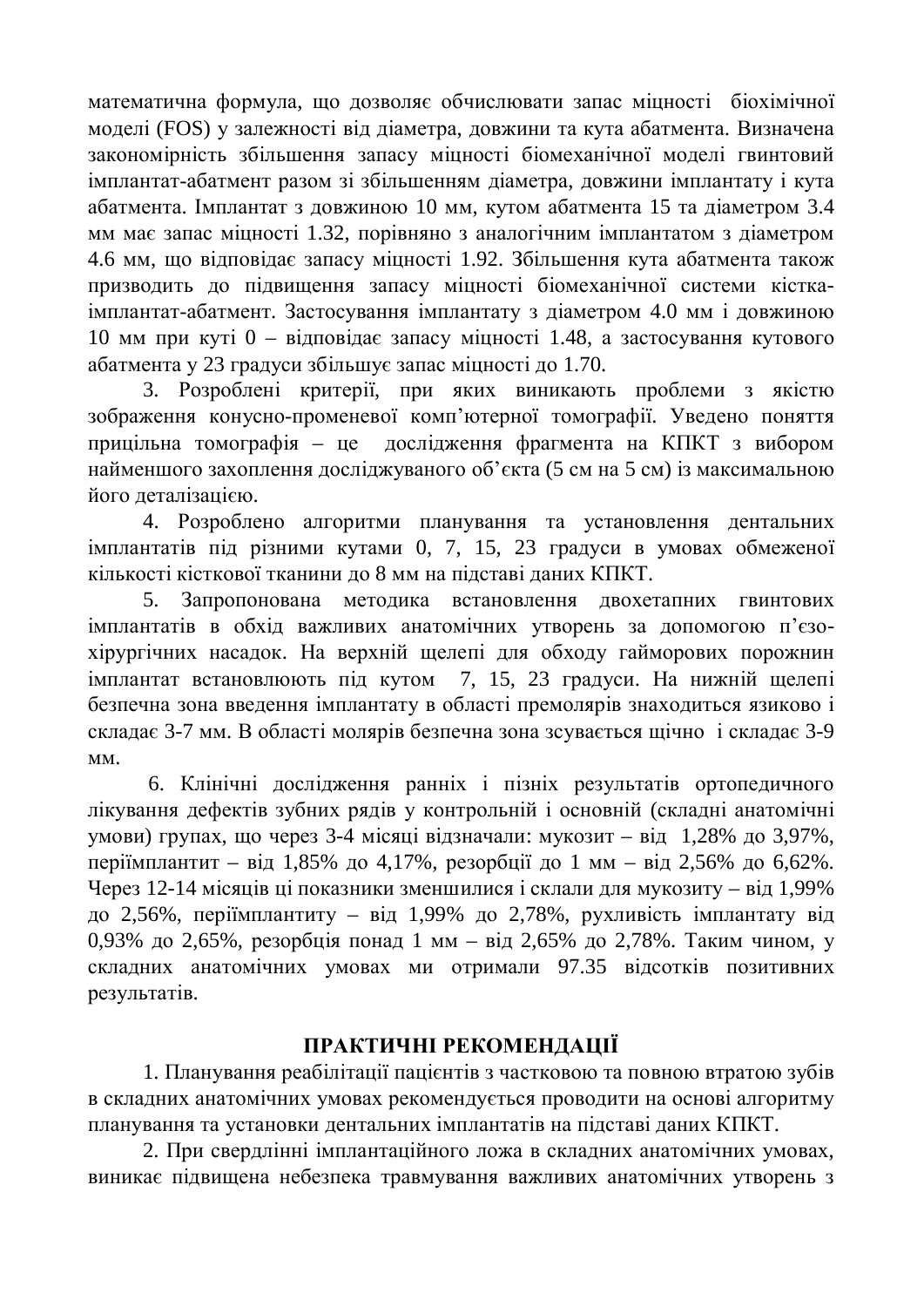ускладненнями під час і після операції.

Запропоновано методику свердління кісткової тканини, де безпечною глибиною вважається відстань на 2 мм менше, ніж визначена раніше глибина імплантаційного ложа. Для цього покроково застосовуються всі свердла необхідного протоколу, за винятком фінішного. Подальше остаточне препарування в глибину здійснювали за допомогою алмазних п'єзохірургічних насадок, потім свердління робилося фінішним свердлом, але тільки на безпечну глибину з використанням глибиномірної лінійки та рентгенологічного дослідження.

3. При необхідності застосування кутових абатментів рекомендується проводити ортопедичну корекцію, яка полягає в застосуванні примірочних абатментів на етапі планування лікування і повтор обраного положення в системі кістка-імплантат-абатмент в ході безпосереднього хірургічного втручання.

4. При нефіксованій висоті прикусу, повній втраті зубів тимчасовий знімний протез пацієнта використовується як рентгенологічний та хірургічний шаблони для точності проведення оперативного втручання, а також як індивідуальну відбиткову ложку, що дозволяє точно перекласти положення центральної оклюзії і висоти прикусу з тимчасового протезування на постійне.

5. При плануванні вибору імплантату є можливість за допомогою математичної залежності, визначеної при біомеханічних дослідженнях, порівнювати запас міцності системи імплантат-кістка-абатмент на підставі діаметру, довжини та кута установки імплантату.

## СПИСОК ПРАЦЬ, ОПУБЛІКОВАНИХ ЗА ТЕМОЮ ДИСЕРТАЦІЇ

1. Куцевляк В.И. Усовершенствование двухэтапной дентальной имплантации у пациентов с полной адентией челюстей / В. И. Куцевляк, А. В. Курицын // Вісник стоматології. – 2015. – № 2. – С. 68-71. Автору належить *ɭɱɚɫɬɶɭɩɪɨɜɟɞɟɧɧɿɤɥɿɧɿɱɧɢɯɞɨɫɥɿɞɠɟɧɶ, ɧɚɩɢɫɚɧɧɹɫɬɚɬɬɿ*.

2. Курицын А.В. Стоматологическая реабилитация пациентов с применением дентальных имплантатов в сложных анатомических условиях. Хирургические аспекты / А. В. Курицын, В. И. Куцевляк // Вестник Витебского государственногомедицинского университета. – 2015. – Том 14, № 3. – С. 90-97.  $A$ втору належить участь у проведенні досліджень, написання статті.

3. Курицын А.В. Конечно-элементное моделирование взаимодействия винтового имплантата с костными тканями челюстного сегмента / А. В. Курицын, В. И. Куцевляк, А. В. Кондратьев // Вісник проблем біології і медицини. – 2014. – Вип. 2, Том 1 (107). – С. 202-208. *Автору належить участь* у проведенні експериментальних досліджень, написання статті.

4. Курицын А.В. Планирование дентальной имплантации при вертикальном дефиците костной ткани с помощью конусно-лучевой компьютерной томографи / А. В. Курицын, В. И. Куцевляк, А. В. Любченко // Вісник проблем біології і медицини. – 2014. – Вип. 4, Том 1 (113). – С. 363-368. *Автору*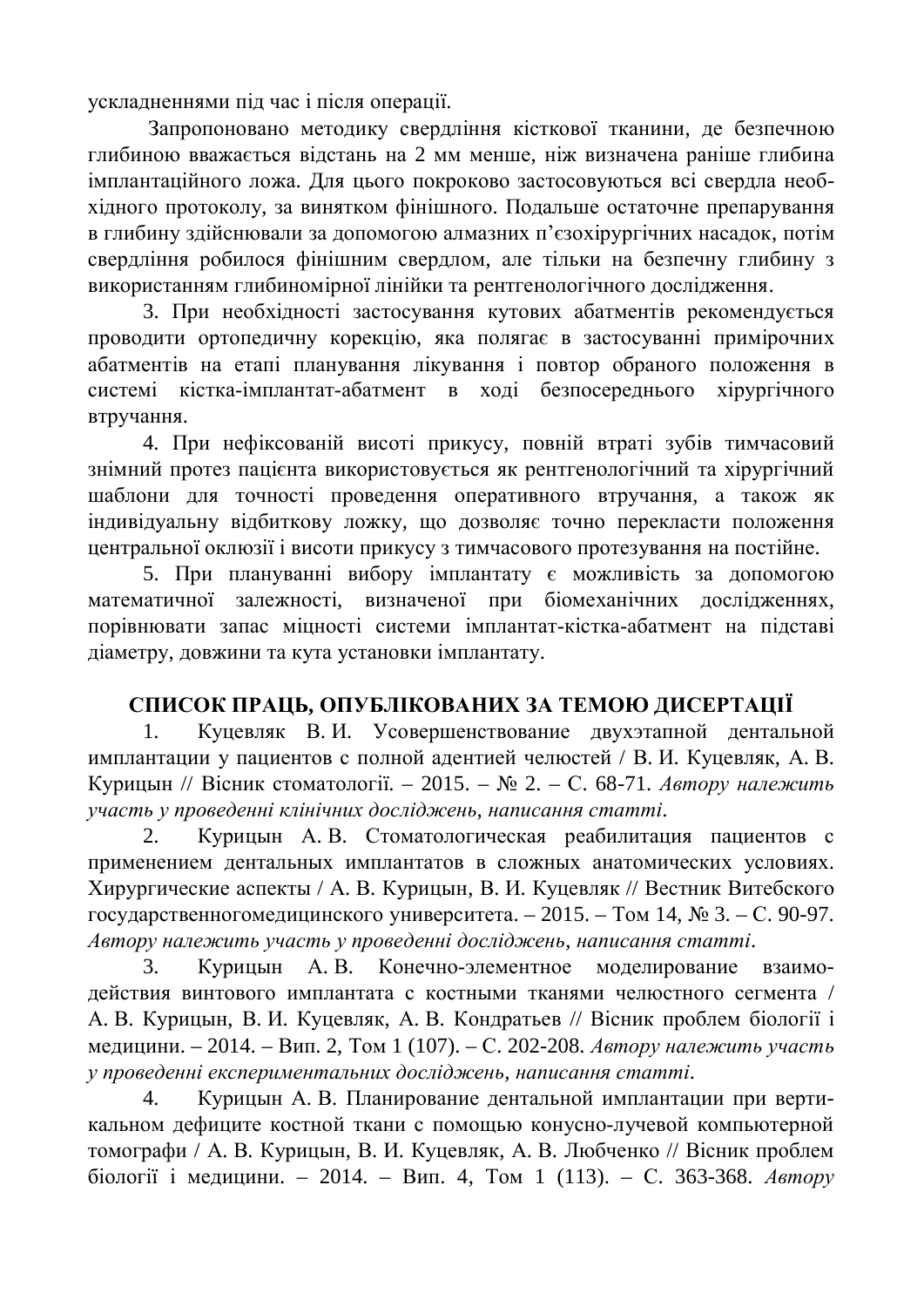*ɧɚɥɟɠɢɬɶɭɱɚɫɬɶɭɩɪɨɜɟɞɟɧɧɿɤɥɿɧɿɱɧɢɯɞɨɫɥɿɞɠɟɧɶ, ɧɚɩɢɫɚɧɧɹɫɬɚɬɬɿ*.

5. Курицын А.В. Определение функциональной зависимости между основными геометрическими параметрами винтового имплантата различной конфигурации и напряженным состоянием костной ткани челюстного сегмента / А. В. Курицын, В. И. Куцевляк, А. В. Кондратьев // Вісник проблем біології і медицини. – 2014. – Вип. 3, Том 3 (112). – С. 302-310. *Автору належить участь* у проведенні експериментальних досліджень, написання статті.

6. Патент на корисну модель № 83455, Україна, МПК А61С 8/00, А61С 13/00. Спосіб тимчасового протезування в період двоетапної дентальної імплантації / А. В. Куріцин. – № и 2013 03902 ; Заявл. 29.03.2013 ; Опубл.  $10.09.2013. -$  Бюл. № 17.

7. Куріцин А. В. Axiom – успішні рішення складних клінічних завдань при дентальній імплантації на верхній щелепі / А. В. Куріцин, Т. Гійомен // Имплантологія. Парадонтологія. Остеологія. – 2011. – № 4 (24). – С. 46-51.

8. Куріцин А.В. Прогнозування успішного функціонального та естетичного протезування з опорою на імплантати під час проведення хірургічного етапу дентальної імплантації на прикладі імплантаційної системи Axiom / А. В. Куріцин // Імплантологія. Парадонтологія. Остеологія. – 2012. –  $\mathcal{N}$ <sup>o</sup> 2 (26). – C. 46-51.

9. Куріцин А.В. Застосування п'єзохірургічного обладнання для створення оптимальних умов операційного поля при проведенні дентальної імплантації / А. В. Куріцин // Імплантологія. Парадонтологія. Остеологія. –  $2011. - N<sub>2</sub>$  3 (23). – C. 60-62.

10. Курыцин А.В. Axiom – просте вирішення складних клінічних завдань / А. В. Куріцин // Імплантологія. Парадонтологія. Остеологія. – 2011. –  $\mathcal{N}$ <sup>o</sup> 2 (22). – C, 54-60.

11. Курицын А.В. Использование частичных и полных съемных протезов на этапах изготовления ортопедических реставраций с опорой на дентальные имплантаты / А. В. Курицын // Дента Клуб. – 2012. – №1 (12). – С. 44-49.

12. Курицын А.В. Планирование операций дентальной имплантации с помощью 3-D конусно-лучевой компьютерной томографии у пациентов с дефицитом костной ткани / А.В. Курицын // Стоматология славянских государств : Ш междунар. научн.-практ. конф., г. Белгород (Россия), 30 октября 2009 г.: тезисы докл. – Белгород, Россия, 2009. – С. 182-184.

### **AHOTAIIIA**

Куріцин А.В. Обґрунтування та удосконалення методики дентальної **імплантації у складних анатомічних умовах.** — Рукопис.

Дисертація на здобуття наукового ступеня кандидата медичних наук за спеціальністю 14.01.22 — стоматологія. Державна установа «Інститут стоматології НАМН України», Одеса, 2016.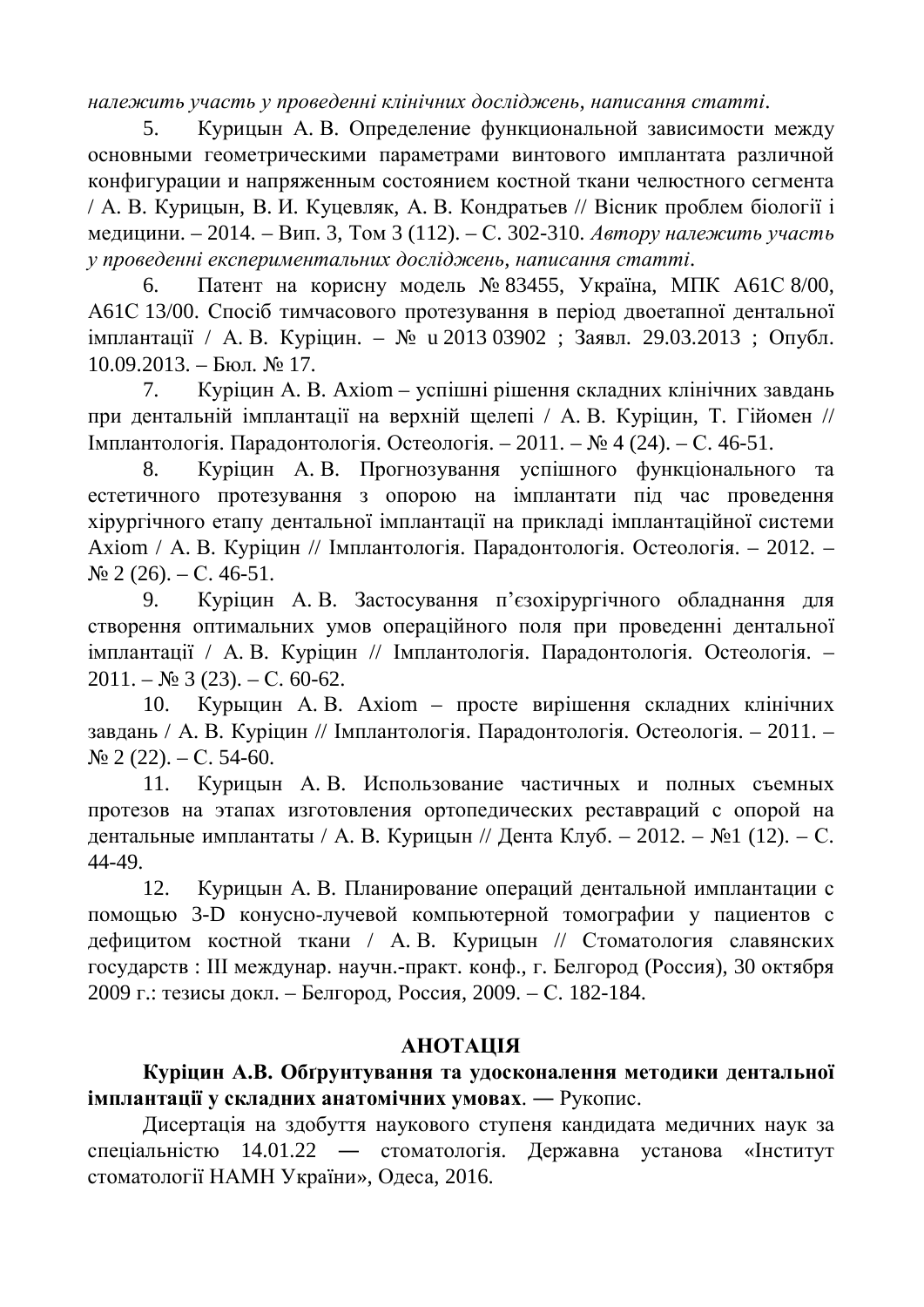Дисертація присвячена підвищенню ефективності ортопедичної стоматологічної допомоги пацієнтам із складними анатомічними умовами шляхом застосуванням гвинтових дентальних імплантатів з різним кутом нахилу абатмента та використанням конусно-променевої комп'ютерної томографії. Проаналізовано результати лікування 120 пацієнтів. На підставі комплексної оцінки результатів клінічних, біомеханічних, рентгенологічних досліджень обґрунтовано дентальну імплантацію в складних анатомічних умовах.

Визначено функціональну залежність між геометричними параметрами гвинтового імплантата й напруженим станом кісткової тканини щелепного сегмента. Обґрунтовано алгоритм планування дентальної імплантації за даними конусно-променевої комп'ютерної томографії. Розроблено хірургічний протокол для встановлення гвинтового імплантата в складних анатомічних умовах. Отримано математичну формулу, що дозволяє обчислити запас міцності в залежності від діаметра, довжини та кута нахилу абатмента. Запропоновано метод препарування імплантаційного ложа за допомогою п'єзохірургічного устаткування, метод ортопедичної корекції за допомогою примірочних абатментів, а також метод застосування пластинкових знімних протезів при нефіксованій висоті прикусу.

Застосування методики встановлення імплантатів та абатментів під різними кутами дозволило в складних анатомічних умовах уникнути кістковопластичних операцій, скоротити терміни й вартість лікування, підвищити якість реабілітації пацієнтів з втратою зубів.

Ключові слова: дентальний гвинтовий імплантат, конусно-променева комп'ютерна томографія, біомеханічні дослідження.

#### **АННОТАЦИЯ**

Курицын А.В. Обоснование и усовершенствование методики дентальной имплантации в сложных анатомических условиях. – Рукопись.

Диссертация на соискание научной степени кандидата медицинских наук по специальности 14.01.22 - стоматология. Государственное учреждение «Институт стоматологии НАМН Украины», Одесса, 2016.

Дефекты зубных рядов являются самыми распространенными поражениями сформированной зубочелюстной системы. Зубные протезы с опорой на имплантаты восстанавливают функцию жевания, улучшают качество жизни пациентов.

Основные трудности при дентальной имплантации возникают у пациентов с выраженной атрофией альвеолярного отростка верхней и нижней челюстей, при которых на первый план выходят образовавшиеся сложные анатомические условия.

Диссертация посвящена повышению эффективности ортопедической стоматологической помощи пациентам в сложных анатомических условиях, путем применения винтовых дентальных имплантатов с разным углом наклона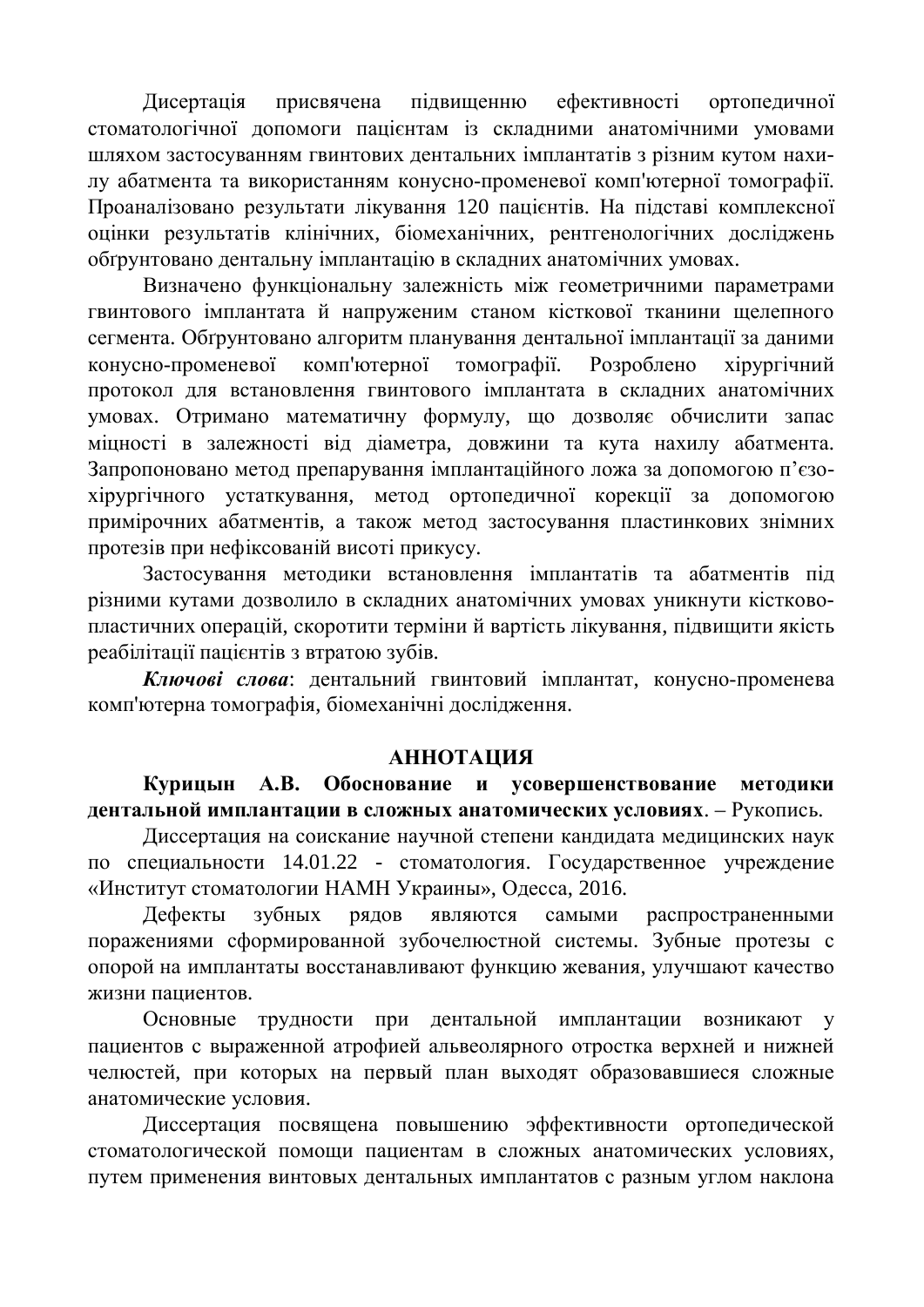абатмента и использованием конусно-лучевой компьютерной томографии.

Проанализированы результаты лечения 120 пациентов. На основании комплексной оценки результатов клинических, биомеханических, рентгенологических исследований обоснована дентальная имплантация в сложных анатомических условиях.

Определена функциональная зависимость между геометрическими параметрами винтового имплантата и напряженным состоянием костной ткани челюстного сегмента.

Обоснован алгоритм планирования дентальной имплантации по данным конусно-лучевой компьютерной томографии.

Разработан хирургический протокол для установки винтового имплантата в сложных анатомических условиях.

Получена математическая формула, позволяющая вычислить запас прочности в зависимости от диаметра, длинны и угла наклона абатмента.

Предложен метод препаровки имплантационного ложа с помощью пьезохирургического оборудования, метод ортопедической коррекции с помощью примерочных абатментов, а также метод применения пластиночных съемных протезов при нефиксированной высоте прикуса.

Применение методики установки имплантатов и абатментов под различными углами позволило в сложных анатомических условиях избежать костно-пластических операций, сократить сроки и стоимость лечения, повысить качество реабилитации пациентов с потерей зубов.

Ключевые слова: дентальный винтовой имплантат, конусно-лучевая компьютерная томография, биомеханические исследования.

#### **SUMMARY**

#### **Kuritsyn A.V. Justification and improve methods of dental implantation in difficult anatomical conditions**. - Manuscript.

 Thesis for scientific degree of candidate of medical sciences on a specialty 14.01.22 - stomatology. State Establishment "Institute of Stomatology of NAMS of Ukraine", Odessa, 2016.

Based on the analysis of a comprehensive assessment of the results of clinical, biomechanical, radiographic study of 120 patients proved dental implantation in difficult anatomical conditions. It determines the functional relationship between the geometric parameters of the screw implant and the stress state of the jaw bone segment. Substantiated scheduling algorithm dental implant according to a conebeam computed tomography.

Application techniques and implant abutments at different angles allowed in difficult anatomical conditions prevent bone and plastic surgery, to reduce the time and cost of treatment, improve the quality of rehabilitation of patients with tooth loss.

*Keywords*: dental implant screw, cone-beam computed tomography, biomechanical research.